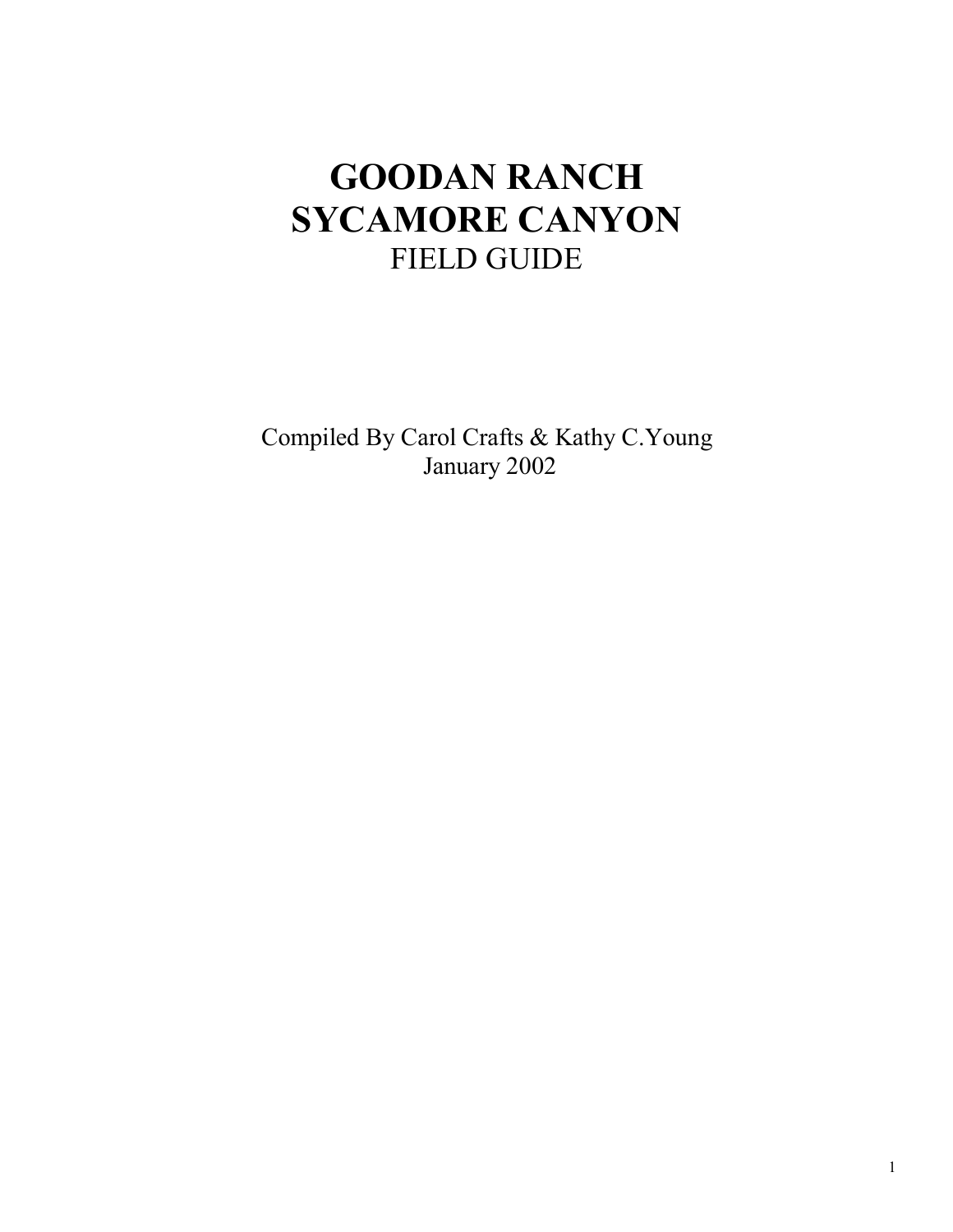#### **WITH SPECIAL THANKS TO:**

**The Friends of Goodan Ranch and Sycamore Canyon Open Space,** Karen Larsen Gordon, Dave Kiser, Lorraine Baumann, and Cecilia Burr; County of San Diego Department of Parks and Recreation, Open Space Management; the City of Poway Community Services Department, the City of Santee Community Services Department, and the California Department of Fish and Game.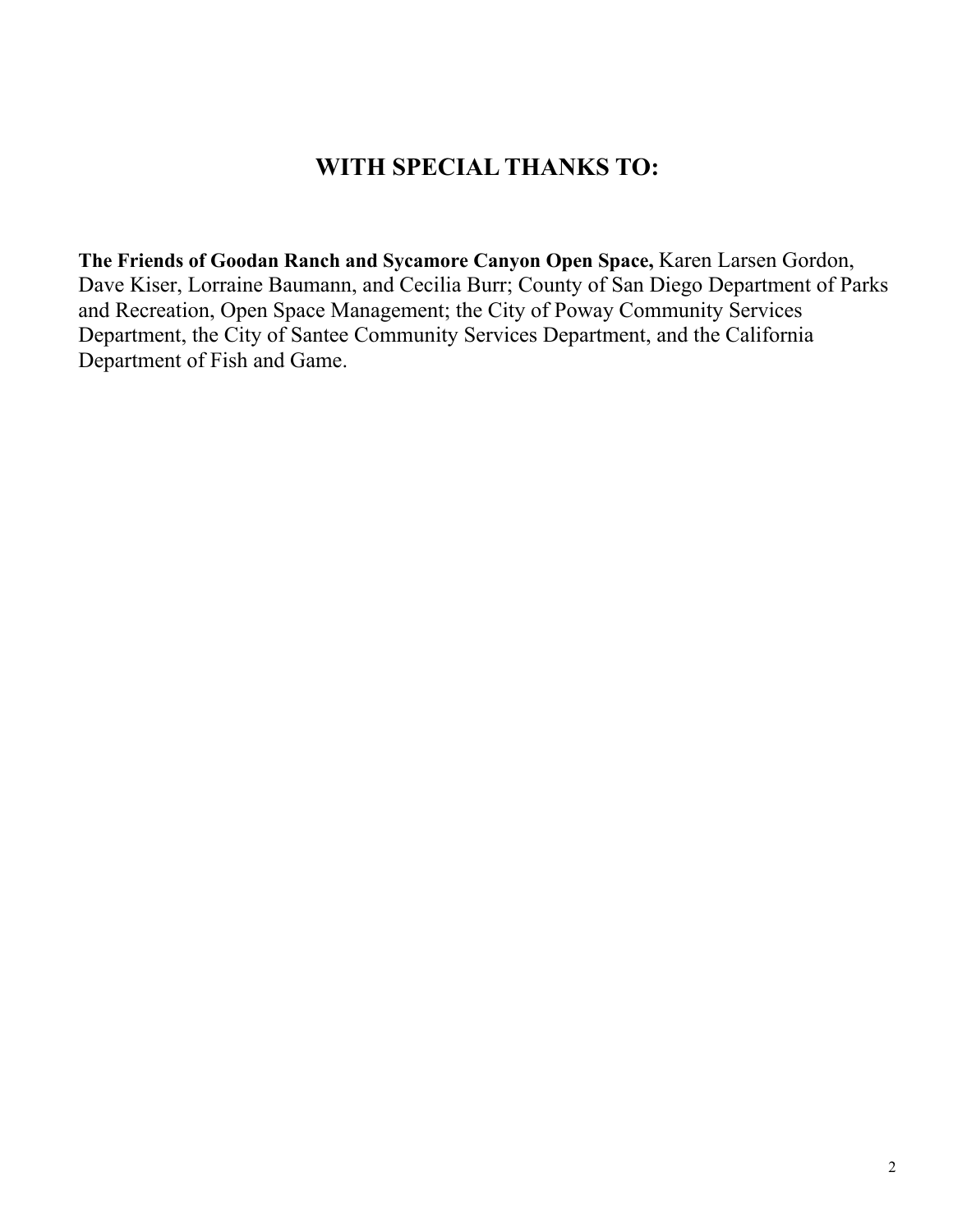## INDEX

| <b>PAGE</b>    |
|----------------|
| 1              |
| $\overline{2}$ |
|                |
| 5              |
| 8              |
| 9              |
| 11             |
| 12             |
| 13             |
| 14             |
| 15             |
|                |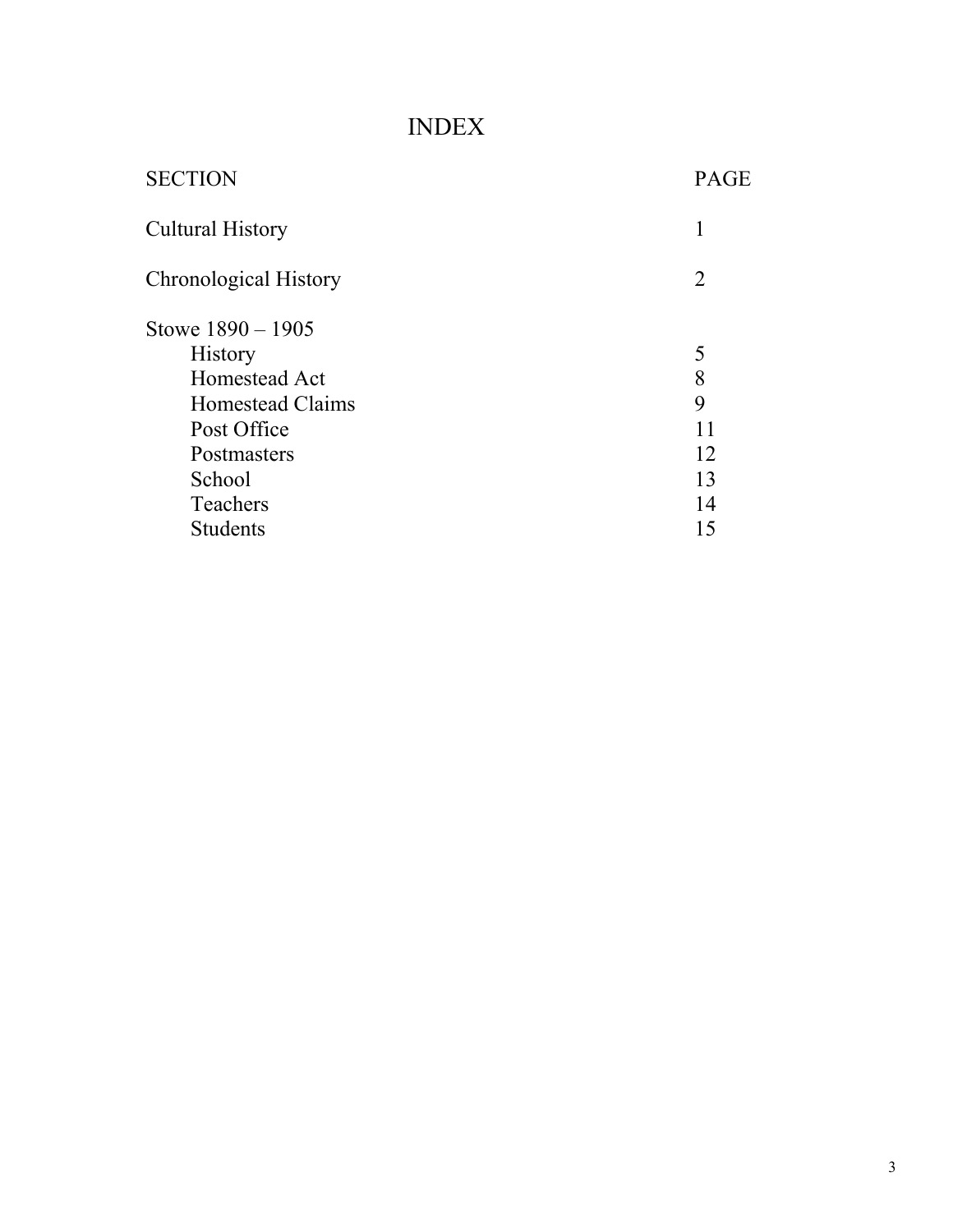| Goodan Ranch                             |    |
|------------------------------------------|----|
| <b>History</b>                           | 16 |
| Goodan Family                            | 18 |
| <b>Physical Resources</b>                | 19 |
| Placards                                 | 21 |
| Goodan Ranch 1980 - Today                |    |
| <b>Recent Milestones</b>                 | 23 |
| Programs and Purposes                    | 26 |
| Endangered/Threatened/Species of Concern | 27 |
| Habitats                                 | 28 |
| Arthropods & Insects                     | 29 |
| <b>Birds</b>                             | 32 |
| Mammals                                  | 35 |
| Plants                                   | 37 |
| Reptiles                                 | 41 |
| Resources                                | 42 |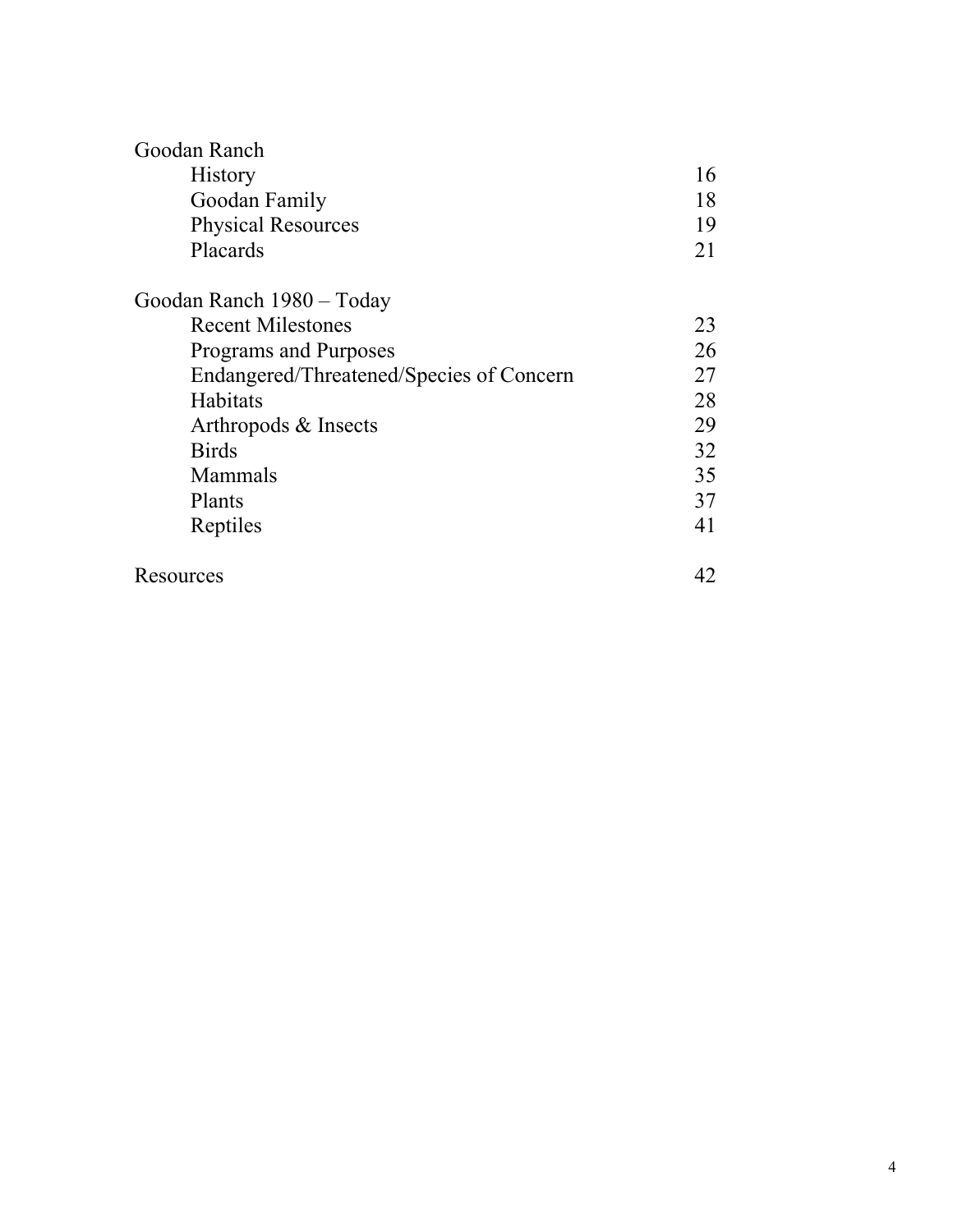## CULTURAL HISTORY

Archaeological sites, both historic and prehistoric, are non-renewable resources. Evidence can be found of Indian camps and milling.

#### **Please leave all artifacts in the ground. Help us protect the past!**

San Dieguito 21,000 – 8000 years ago: Paleo-Indian San Dieguito people La Jolla-Pauma 7000 years ago, LaJolla-Pauma Kumeyaay/Northern Diegueno - Luiseno 2000 years ago Protohistoric Period 1769-1822 Hispanic Intrusion into Native-American tribes 1822-1848 Mexican Period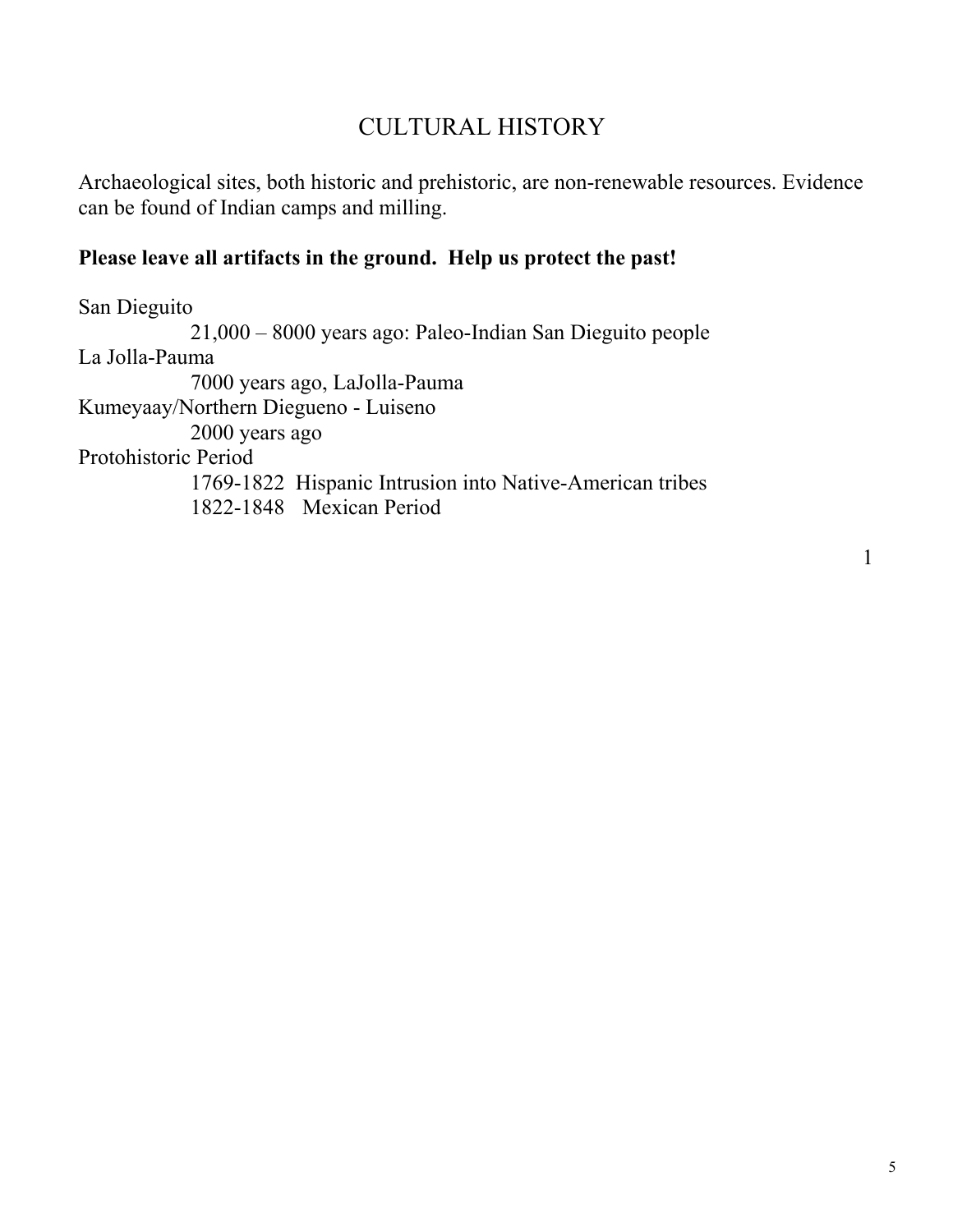#### **A CHRONOLOGICAL HISTORY**

of San Diego County

- 00-00-1859 Philip Crossthwaite settled in Poway.
- 00-00-1870 Poway Post Office opened.
- 00-00-1871 Poway School District was organized.
- 00-00-1877 George Cowles founded Cowleston in the heart of what is now Santee.
- 00-00-1880 Land boom occurred in San Diego
- 00-00-1887 Santa Fe Railroad established a terminal at National City.
	- The assurance of an early railroad connection from San Diego through Poway and on to Ramona gave an impetus to development.
- 05-07-1888 A plat for the Town of Poway was filed.
- 00-00-1889 The Santa Fe Railroad decided to move its main offices to Los Angeles and to develop that city rather than San Diego.
- 10-02-1889 Stowe Post Office was opened.
- 00-00-1890 Collapse of the boom.
- 09-00-1890 Stowe School opened.
- 09-00-1891 Cowles School opened.
- 00-00-1891 Santee Post Office opened. 2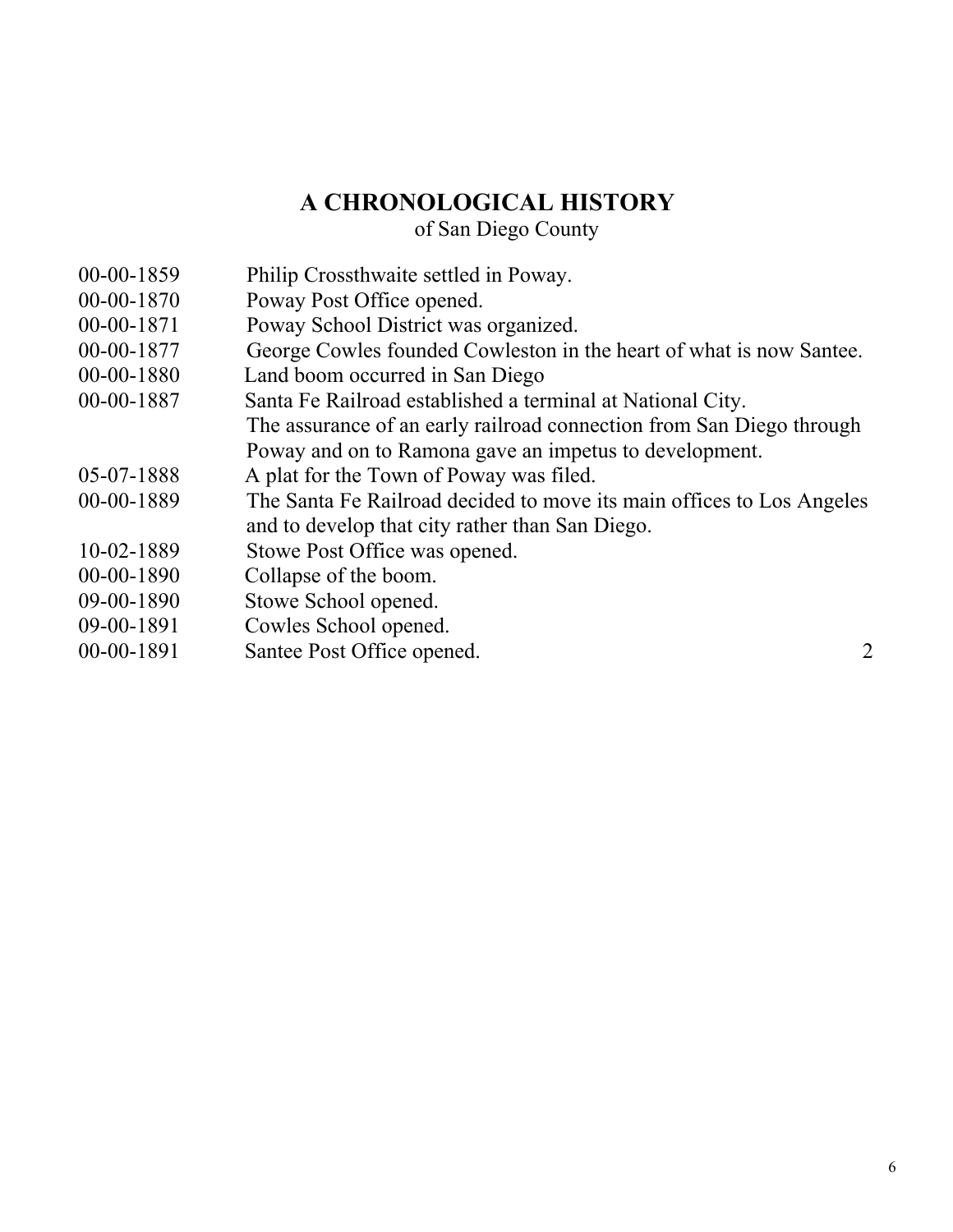| 00-00-1891                            | Heavy rains.                                                                       |
|---------------------------------------|------------------------------------------------------------------------------------|
| 00-00-1892                            | Oil discovered in Los Angeles and the Klondike Gold Rush emptied San Diego.        |
|                                       | A national bank panic and recession occured.                                       |
| $00-00-1893$                          | Name changed from Cowleston to Santee.                                             |
| $00-00-1893$                          | Riverside County was formed.                                                       |
| 00-00-1895                            | Torrential rain.                                                                   |
| $00-00-1896$                          | The railroad decided not to build the spur to Poway, Stowe and Ramona.             |
| $02 - 22 - 1897$                      | United States Navy became interested in San Diego as a potential base.             |
| $00-00-1898$                          | The Scripps family purchased the Fanita Ranch.                                     |
| 05-00-1901                            | California Development Company brought water into Imperial Valley                  |
|                                       | by diverting water from the Colorado River. This caused an influx of               |
|                                       | settlers to the now irrigated desert.                                              |
| $05-00-1903$                          | Stowe school closed. Children went to Poway schools.                               |
| $00-00-1904$                          | Torrential rains.                                                                  |
| $02 - 28 - 1905$                      | Stowe Post Office was discontinued.                                                |
| $00-00-1906$                          | Colorado River flooded, making a lake of Imperial Valley, known as the Salton Sea. |
| $00-00-1908$                          | The national financial panic caused another recession.                             |
| $00-00-1913$                          | A severe freeze damaged the citrus crop.                                           |
| $\bigcap \bigcap A$ 1 $\bigcap$ 1 $A$ | $\sim$<br>TL . F! W . 1 . W 1                                                      |

08-04-1914 The First World War started. 3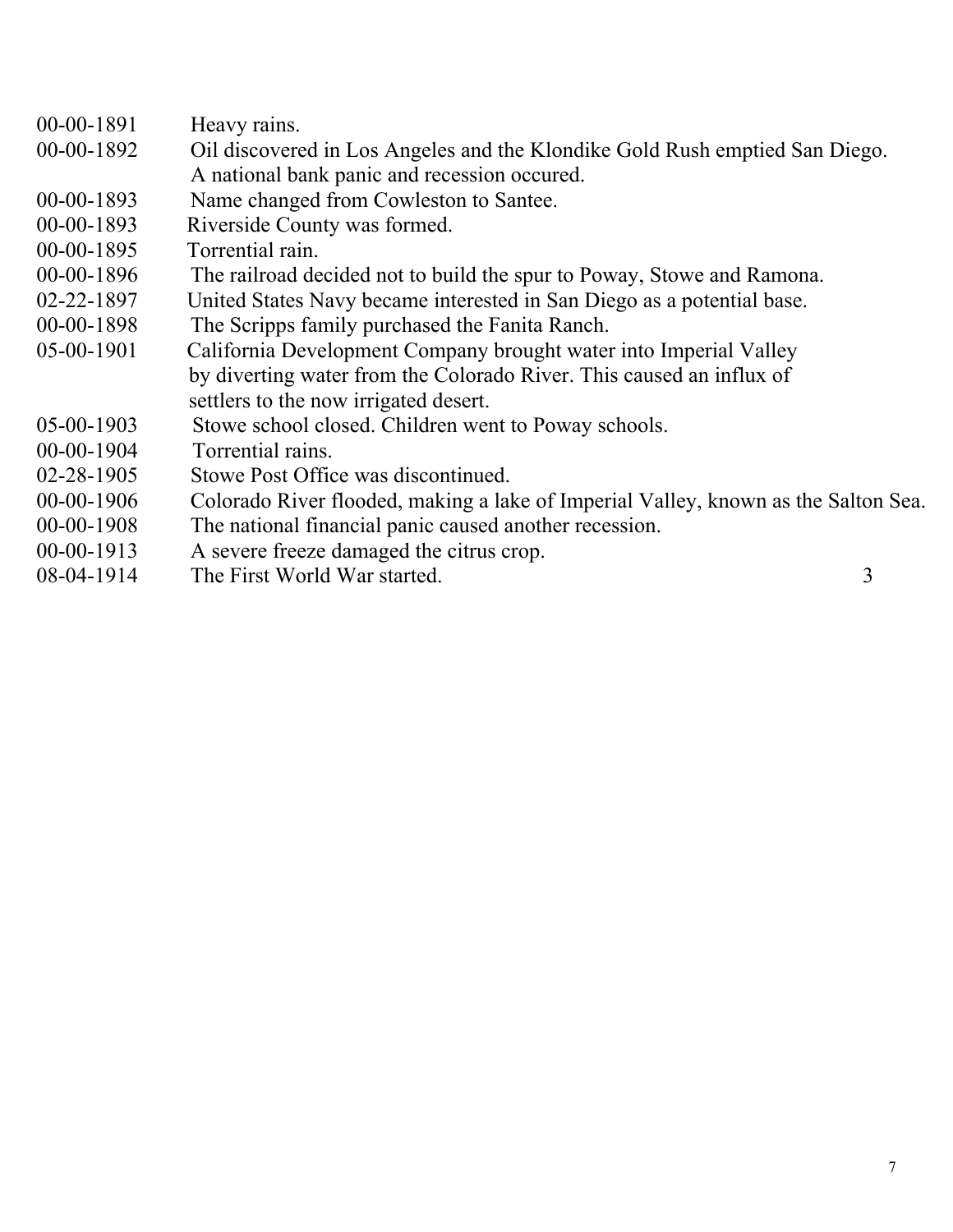| $00-00-1914$     | Extreme drought.                                                       |   |
|------------------|------------------------------------------------------------------------|---|
| $00-00-1915$     | AAA Map showed the town of Stowe and Sycamore Canyon Road              |   |
|                  | leading down to Santee.                                                |   |
| $01-00-1916$     | Torrential rains washed out 110 of 112 bridges in S.D. County.         |   |
| 00-00-1922       | AAA map no longer showed Stowe. Sycamore Canyon Road no longer         |   |
|                  | connected to Santee.                                                   |   |
| 05-10-1927       | Charles Lindbergh took off for New York from Rockwell Field on North   |   |
|                  | Island. Electricity came to Poway.                                     |   |
| 08-16-1928       | Lindbergh Field, San Diego Airport, dedicated                          |   |
| $00-00-1940$     | Period of economic boom followed the Great Depression.                 |   |
| 12-07-1941       | The United States entered World War II.                                |   |
| $00-00-1952$     | A committee on Water Supply was formed in Poway.                       |   |
| 06-22-1954       | Poway has Aqueduct water.                                              |   |
| $02 - 15 - 1956$ | "Two other old roads, no longer usable, are those that led out of this |   |
|                  | valley to Santee and to San Pasqual. The former is still discernible". |   |
|                  | (Kirkpatrick).                                                         |   |
| 00-00-1961       | Santee Lakes Park was dedicated by the Padre Dam Municipal Water       |   |
|                  | District.                                                              |   |
| 11-00-1971       | The dam was built forming Lake Poway.                                  |   |
| 12-00-1980       | Poway and Santee incorporated as cities.                               | 4 |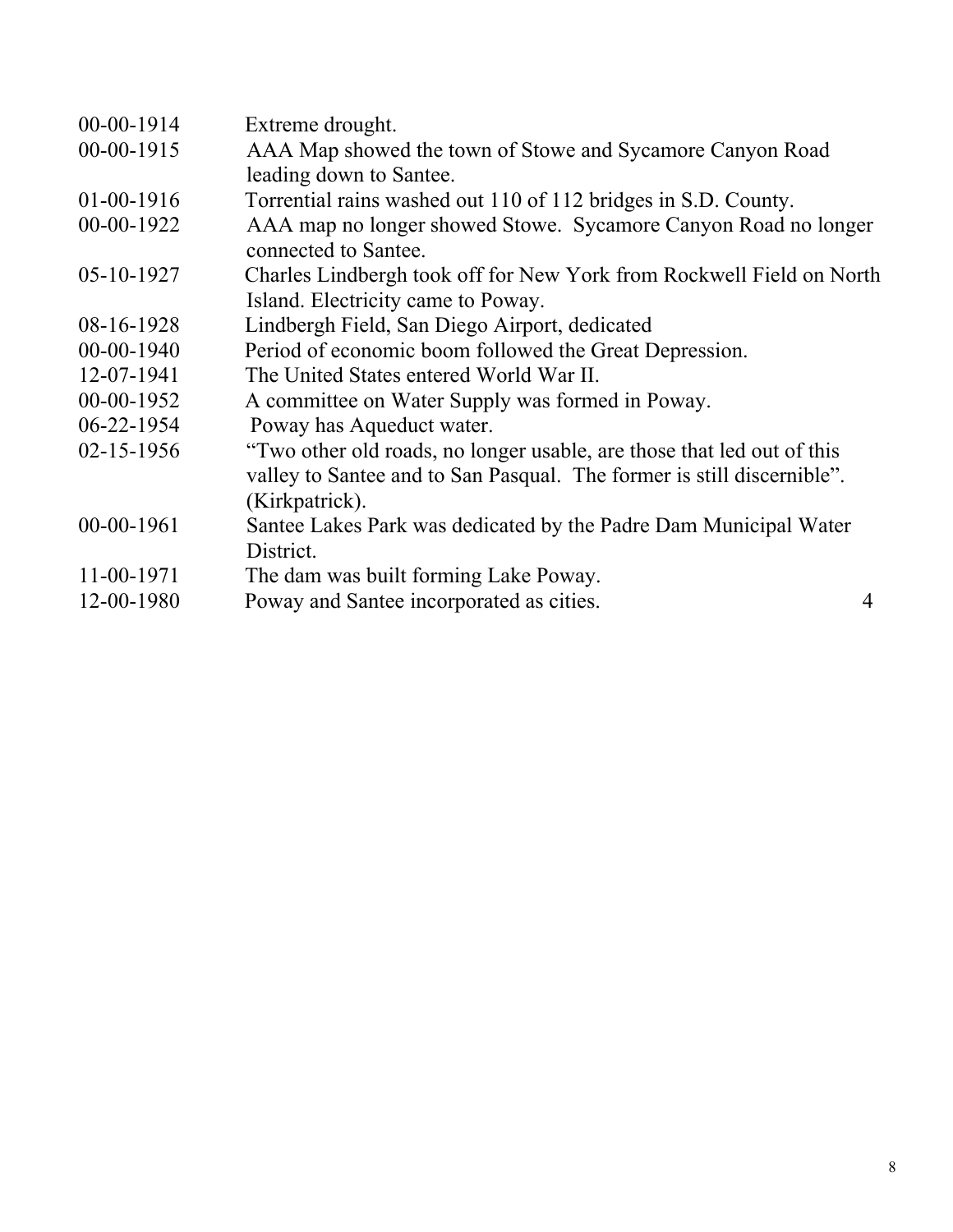#### STOWE - HISTORY

In spite of droughts and transportation problems, the 1880s saw a prosperous and wellpopulated valley around Poway. Families were settling on farms, planting orchards and vineyards, and raising grain. Wells were dug. Dairying was profitable, as was beekeeping. The products of these farms were hauled by wagon to the thriving city of San Diego. After an overnight stay, farmers from Stowe would return with building supplies, seeds and other items.

The Poway and Escondido Stage Line provided transportation from San Diego via Poway to Escondido daily, except Sunday. This trip started at  $8:20$  a.m. at  $5<sup>th</sup>$  Avenue and "F" street and arrived at Poway about 1 p.m. After lunch for the passengers, a fresh team of horses took the stage up to Escondido, arriving there at 4 p.m. The trip from Escondido left at 8:30a.m. and arrived at Poway about 11a.m. The trip cost \$1.00 from San Diego to Escondido but \$2.00 to continue on to Valley Center. The route went along the old Highway 395, east of I-15, and along what is now Pomerado Road and up the "Poway Grade" into the Scripps Ranch area. (Poway Progress, July 6, 1895).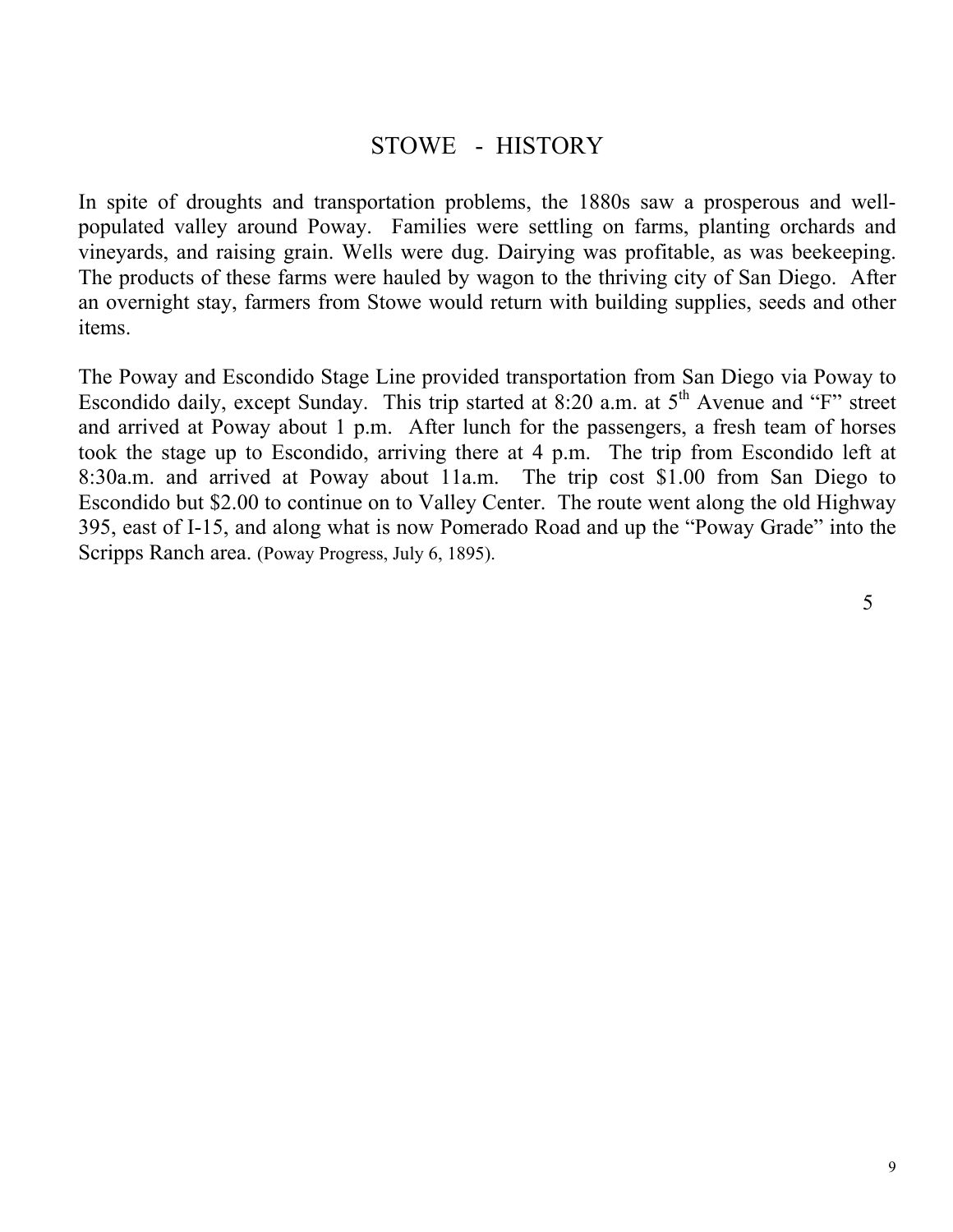To get to the stage line, if you lived in the Stowe area, you walked or took a horse-drawn wagon approximately five miles down Beeler (misspelled from the family name Buehler) Canyon to the area of the Big Stone Lodge on Old Pomerado road.

Mail was brought out to Stowe down Sycamore Canyon each Tuesday, Thursday, and Saturday. It was a two-hour trip and would arrive at 4 p.m. with an immediate turnaround.

Throughout the 1880s, the assurance by the Pacific Beach and La Jolla Railroad of an early railroad connection from San Diego to Poway and on to Ramona gave an impetus to development.(San Diego Illustrated, 1887). Until the floods of 1916, when 110 of 112 bridges in the county washed out, the nearest rail station was at Foster. This was approximately an hour's walk from Stowe. Foster was 3 miles north of Lakeside near the present day San Vicente Dam. The fare to Lakeside from San Diego was 85 cents to \$1.50 round trip. There were two daily trains running regularly. The Kirkham's, residents of the Stowe area, would leave home on foot at 5 a.m. and walk to be on the 6 a.m. train to San Diego. This train arrived at 7:30 a.m. before the stores even opened. Once a week there was a late train arriving back at the Foster Station at 1 a.m. (Lakeside Historical Society).

6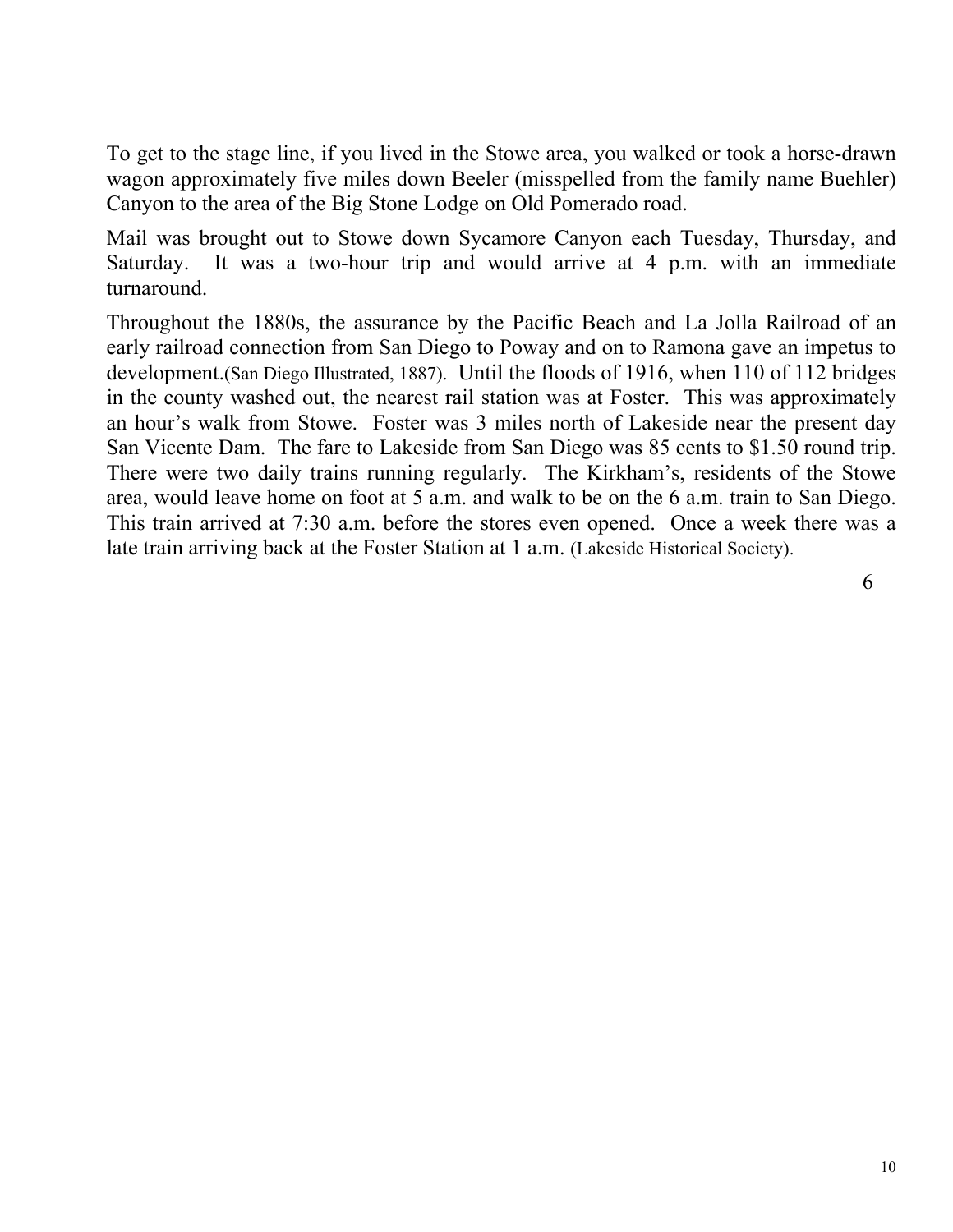Another important route was down Sycamore Canyon. Besides being the mail route from Poway, it was also the most direct route to El Cajon, passing through the Fanita Ranch and Santee. Grapes raised in the Poway and Stowe areas went to the raisin house in El Cajon on this route.(Kirkham Diary).

Activities for the families in the Stowe area would include picnics, trips to the beach, spelling bees, debates, meetings of the Literary Society and dances at the Templars Hall in Poway.

The automobile became a way of transportation for many about 1910.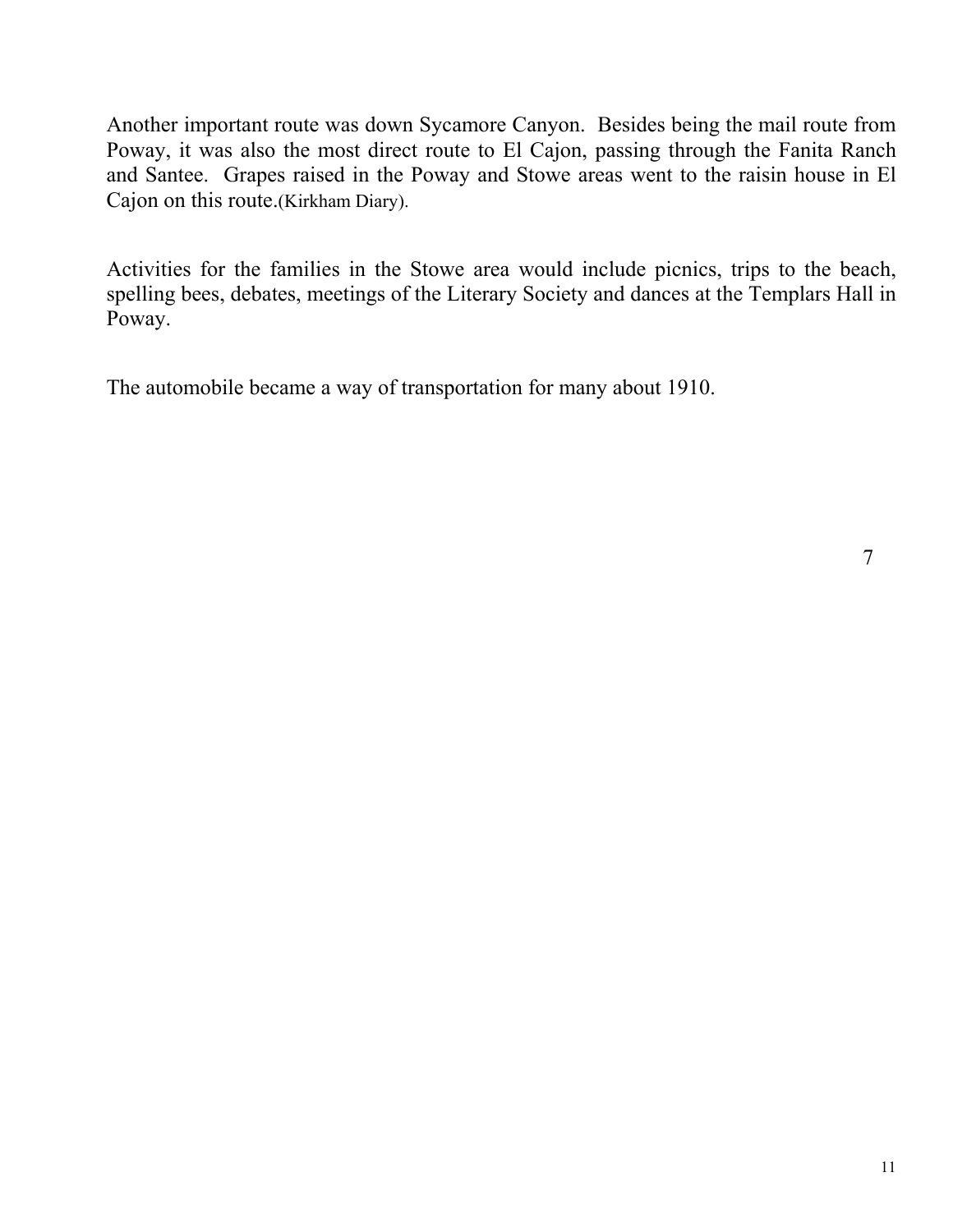#### STOWE - THE HOMESTEAD ACT May 20, 1862

The Homestead Law was enacted by Congress in 1862. It provided that anyone who was either the head of a family, 21 years old, or a veteran of 14 days of active service in the U.S. armed forces, and who was a citizen or had filed a declaration of intent to become a citizen, could acquire a tract of land in the public domain not exceeding 65 hectacres (160 acres, equal to a quarter section). (Encarta Encyclopedia). The cost for 160 acres was \$15. The homesteader had to put a house on the claim, and was supposed to make his home on the land for five years. If the claim holder left the land to work in any other town he was taking the chance of having his claim contested or "jumped". (Stuart).

Stowe is located 6 miles northwest of Lakeside in Sycamore Canyon (3) (lat.32\*55'35"N.long.118\*59'10"W; near E line sec.28,T14S, R 1 W). Named on Cuyamaca (1903) 30" quadrangle. (Durham).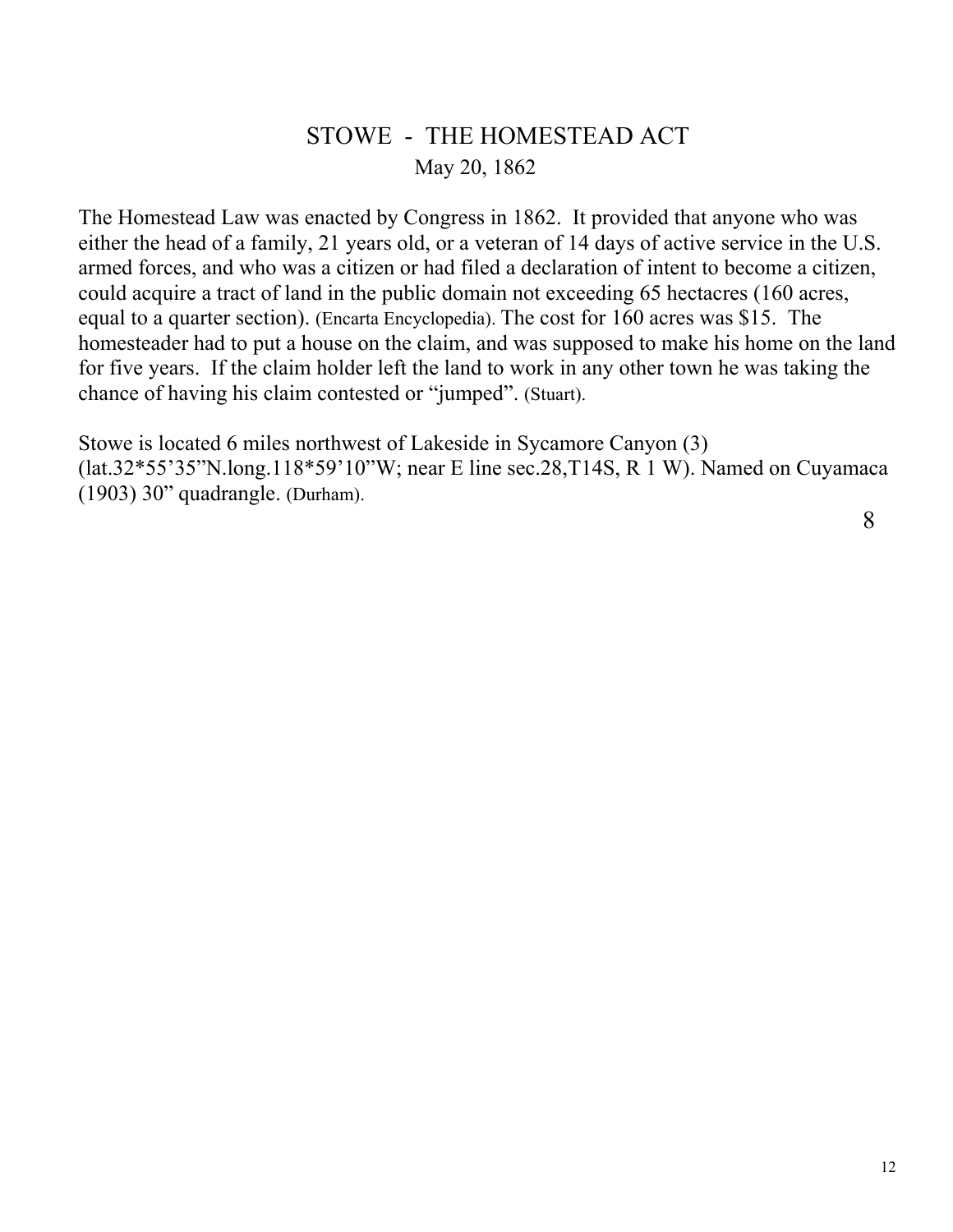## HOMESTEAD CLAIMS

| Jan. 13, 1894 | Mortimer McIlhaney<br><b>SBM</b>                                                      | For the NE $\frac{1}{4}$ , section 9, T14S, R1W                                                                                                                                                                         |  |
|---------------|---------------------------------------------------------------------------------------|-------------------------------------------------------------------------------------------------------------------------------------------------------------------------------------------------------------------------|--|
| Mar. 10, 1894 | A. Leppert<br>NE 1/4 of NW 1/4, sec. 20, T14S, R1E, SBM                               | For the SW $\frac{1}{4}$ , of SE $\frac{1}{4}$ , sec. 17; w $\frac{1}{2}$ of                                                                                                                                            |  |
| Mar. 31, 1894 | Cornelius Butler<br>and N $\frac{1}{2}$ of NE $\frac{1}{4}$ of sec. 28, T14S, R1W SBM | For the SE 1/4 of NW $\frac{1}{4}$ , SW $\frac{1}{4}$ of NE $\frac{1}{4}$                                                                                                                                               |  |
| Apr. 7, 1894  | M. Sweeney<br>R1W, SBM                                                                | For the W $\frac{1}{2}$ of NE $\frac{1}{4}$ , sec. 12, T14S,                                                                                                                                                            |  |
| Apr. 7, 1894  | sec. 15, T14S, R1W, SBM                                                               | George Warner Eckhardt For the E $\frac{1}{2}$ of SW $\frac{1}{4}$ and W $\frac{1}{2}$ of SE $\frac{1}{4}$ ,                                                                                                            |  |
| Apr. 7, 1894  | R1W, SBM                                                                              | Solomon Z. Eckhardt For the SE $\frac{1}{4}$ of NE $\frac{1}{4}$ , NE $\frac{1}{4}$ of SE $\frac{1}{4}$ of<br>sec. 15, and SW $\frac{1}{4}$ of NW $\frac{1}{4}$ , NW $\frac{1}{4}$ of SW $\frac{1}{4}$ of sec. 15 T14S, |  |
|               |                                                                                       | 9                                                                                                                                                                                                                       |  |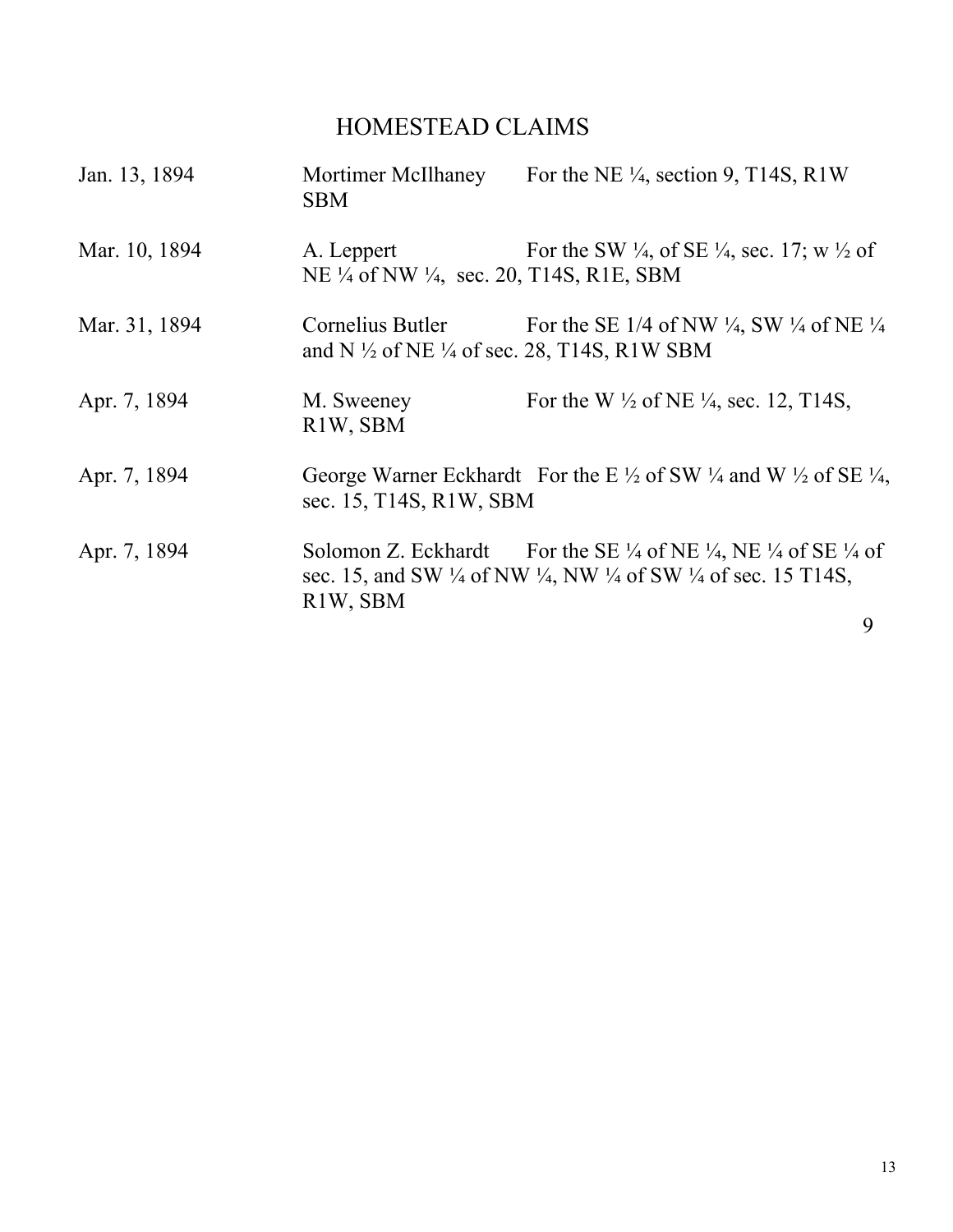| May 15, 1894 | Martin O'Neill<br>sec. 34, T14S, R1W, SBM | For the S $\frac{1}{2}$ of SE $\frac{1}{4}$ , and S $\frac{1}{2}$ of SW $\frac{1}{4}$ of                                                                                     |
|--------------|-------------------------------------------|------------------------------------------------------------------------------------------------------------------------------------------------------------------------------|
| May 16, 1896 | Joseph Fischer                            | For the NW1/4 of NW1/4, sec. 27; SW $\frac{1}{4}$<br>of SW $\frac{1}{4}$ and N1/2 of SW1/4, sec 22, T14S, range 1 west, S.B.M.                                               |
| May 16, 1896 | <b>Fredrick Reetzke</b>                   | For the SW $\frac{1}{4}$ of SW $\frac{1}{4}$ sec. 14; the SE $\frac{1}{4}$<br>of SE $\frac{1}{4}$ sec.15 and the N $\frac{1}{2}$ of NE $\frac{1}{4}$ sec 22, T14S, R1W, SBM. |

(Notices from Poway Progress).

10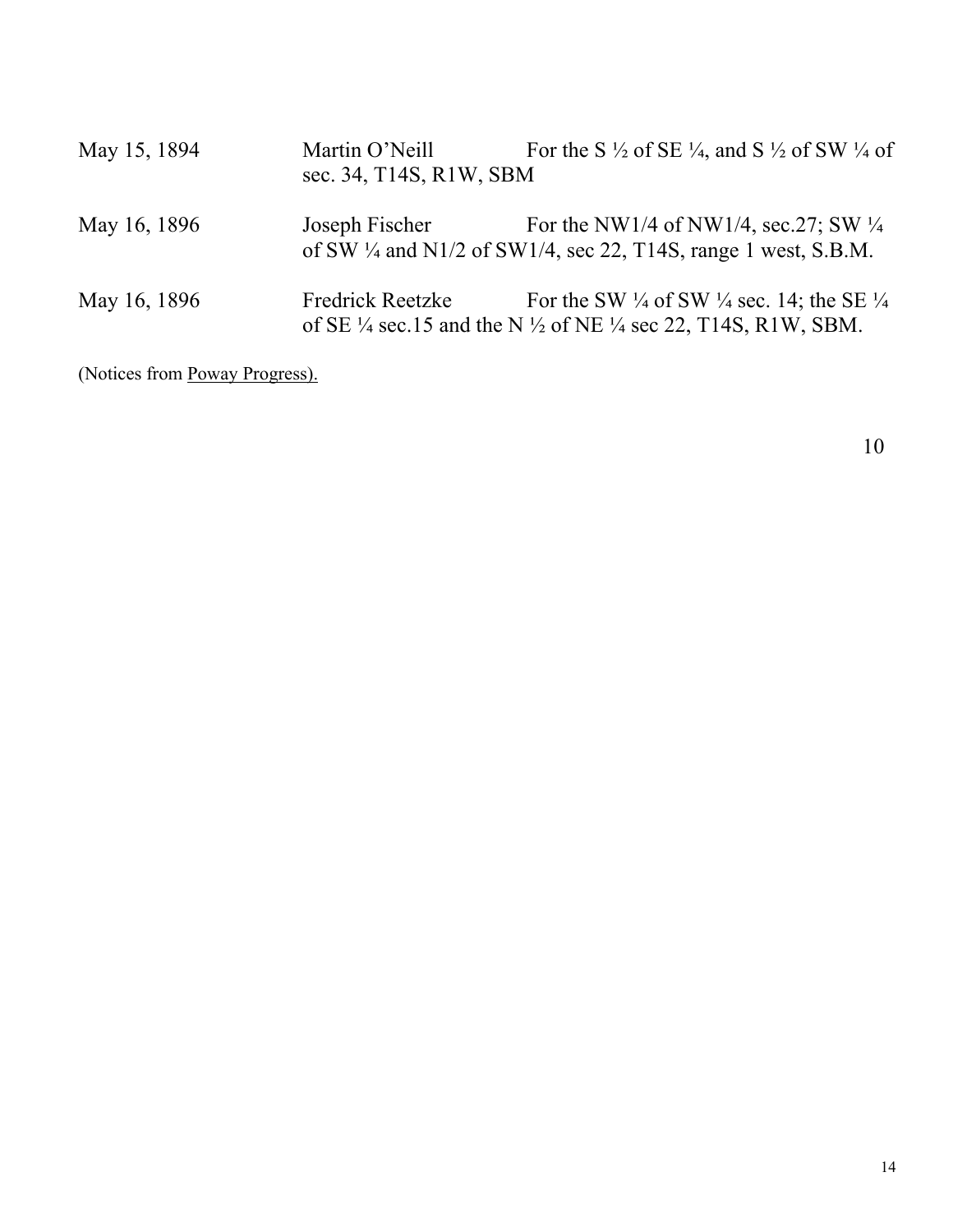#### STOWE POST OFFICE – est. 1889

The Stowe, CA Post Office was located in NE ¼ section 28, Township 14S, Range 1W. Mail was delivered on the San Diego to Escondido route and served about 75 patrons in 1889. In 1903 it was on route #76597 from Poway to Stowe and was delivered on Tuesday, Thursday, and Saturday, serving 32 patrons.

Anyone could request a post office in the early days. The applicant merely had to show a need (population), fill out an application, obtain certification from another postmaster in the area, and explain how the mail would be delivered to the office. A postmaster's salary was predicated upon the amount of revenue received. You can see by their yearly salary on the next page that the business was declining. (Frakes).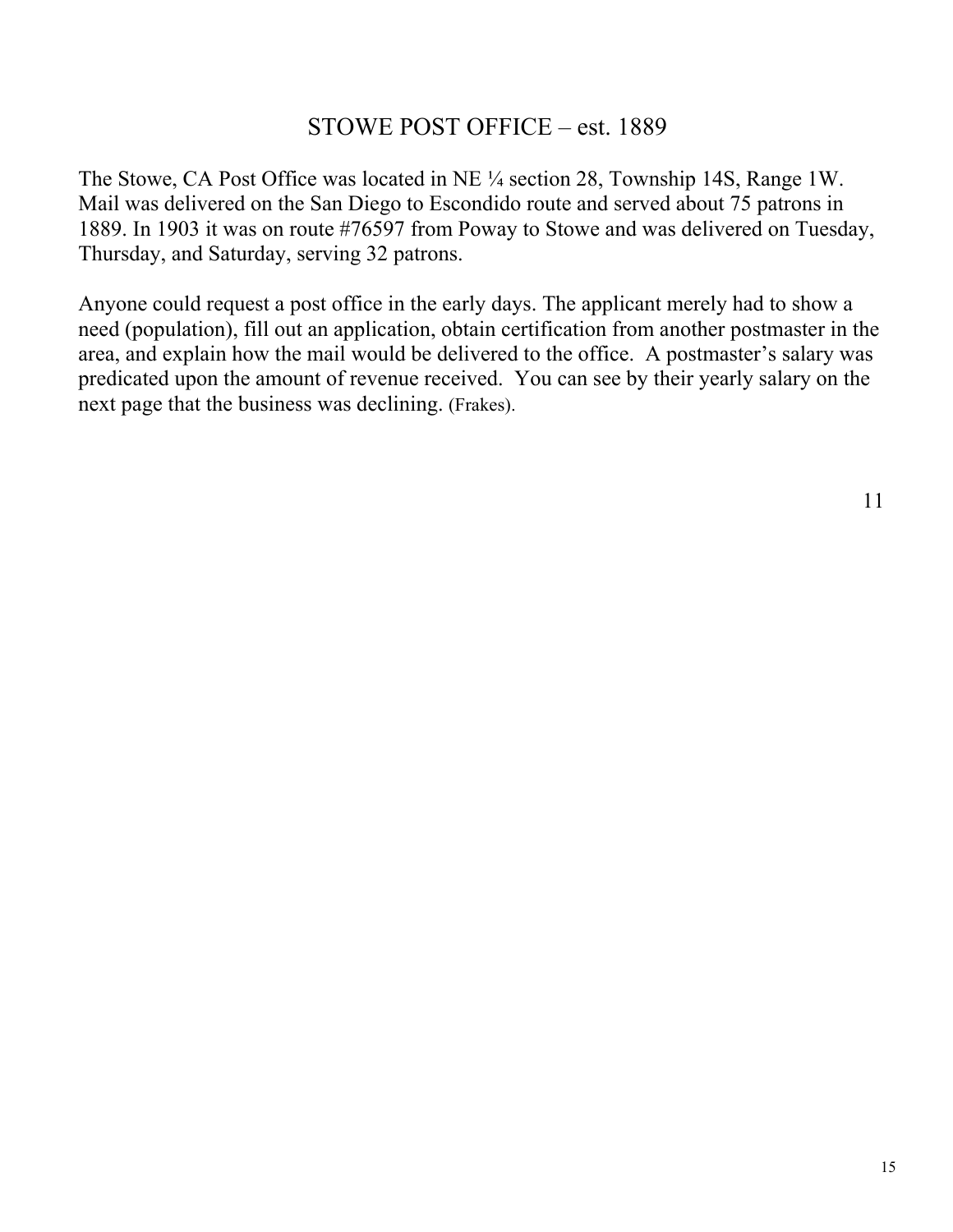| Year             | Postmaster                              | Salary  |
|------------------|-----------------------------------------|---------|
| 10-02-1889       | <b>Walter Harrison Holmes</b>           | \$20.12 |
| 00-00-1893       | <b>Walter Harrison Holmes</b>           | \$12.16 |
| 05-01-1893       | Lucinda Keyes                           | unknown |
| 07-03-1893       | Emma Fischer                            | unknown |
| 00-00-1895       | Emma Fischer                            | \$11.67 |
| 00-00-1897       | Emma Fischer                            | \$12.84 |
| 01-13-1899       | Mollie McCellan                         | \$12.49 |
| 12-05-1900       | <b>Frederick Reatzke</b>                | unknown |
| $01 - 01 - 1901$ | <b>Frederick Reatzke</b>                | \$6.46  |
| 09-14-1901       | David P. Bottroff                       | unknown |
| $02 - 11 - 1903$ | Alice V. Holmes                         | unknown |
| 05-25-1903       | Bion W. Maxfield                        | \$8.78  |
| 10-24-1903       | <b>Margaret Bottroff</b>                | unknown |
| $02 - 28 - 1905$ | The Stowe post office was discontinued. |         |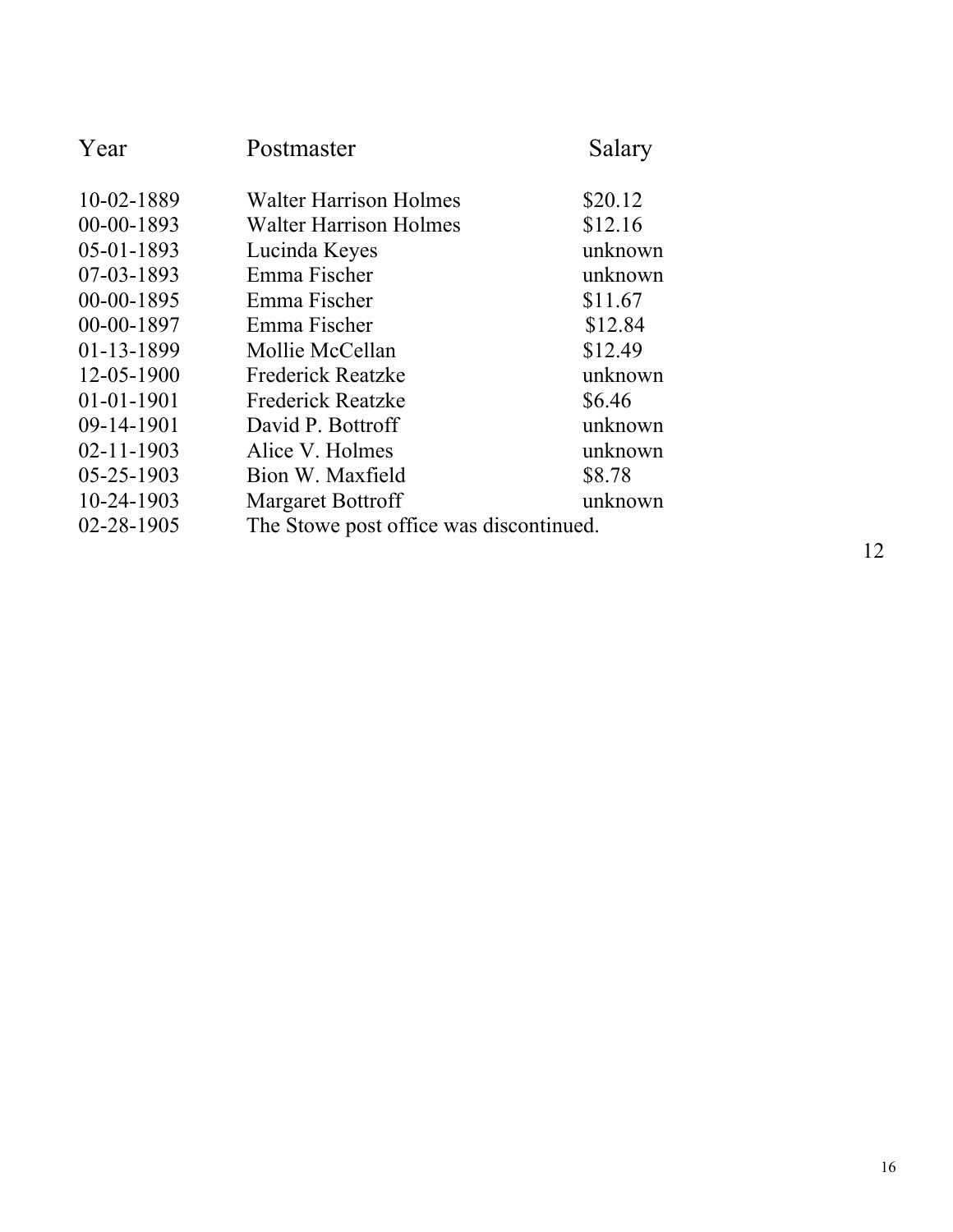#### STOWE - School

 An ungraded school, built at the north end of Sycamore Canyon, was opened Sept. 15, 1890 with one student. By Oct.  $6<sup>th</sup>$ , fifteen students were attending. Louise E. Knecht, a nineteen year old born in Chicago, Il., was the first teacher. She was paid \$65 monthly. There was a new teacher nearly every year. According to the year-end report, the school room was 16 by 20 feet with a 10 foot ceiling. There were 2 water closets but not an ample supply of good water. There were sufficient grounds but they were not suitably improved. Louise Knecht, the teacher, had 15 volumes in the school library. (S.D.H.S..Stowe School file). State Series books were used for most subjects. The school was closed in 1903 and auctioned off for \$25. Dismantled, the materials were used to build a new home.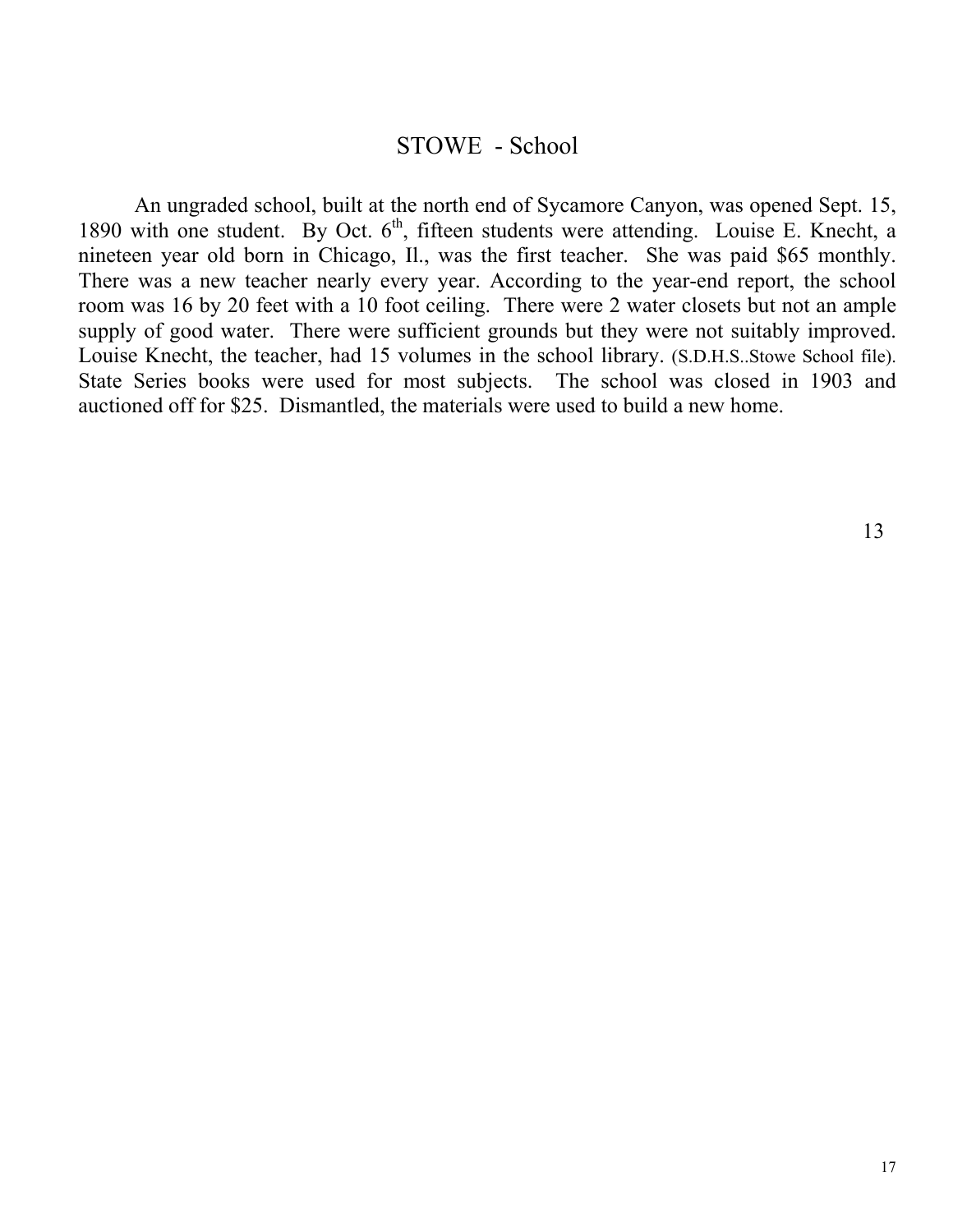| Dates      | Teacher                     | Salary  |
|------------|-----------------------------|---------|
|            |                             |         |
| Sept. 1890 | Miss Louise Knecht, age, 19 | \$65    |
| Sept. 1891 | Miss Estella Murdoc         | \$60    |
| Sept. 1892 | Miss Eva M. Keyes           | \$60    |
| Sept. 1893 | Mrs. Charlotte Keyes        | \$60    |
| Sept. 1894 | Miss Smith                  | \$60    |
| Sept. 1895 | Miss Miltona Keith          | \$55    |
| Sept. 1896 | Miss Miltona Keith          | unknown |
| Sept. 1897 | Mr. Roberts                 | unknown |
| Sept. 1898 | Mr. Robert Woodburn         | \$55    |
| Sept. 1899 | Mr. Robert Woodburn         | unknown |
| Sept. 1900 | Miss Alice Fields           | unknown |
| Sept. 1901 | Miss Alice Fields           | unknown |
| Sept. 1902 | Miss Margaret Woods         | \$55    |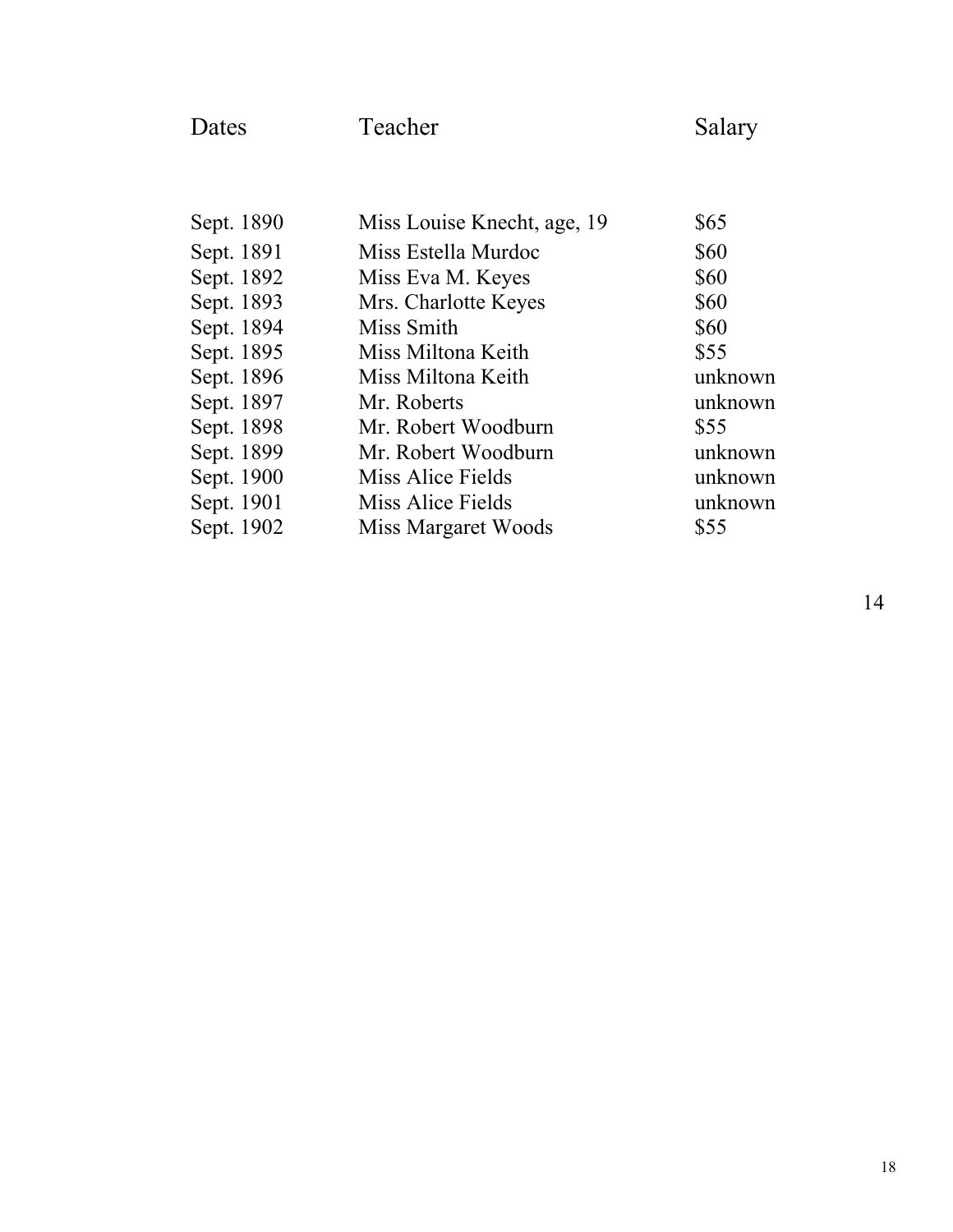## STUDENTS - STOWE SCHOOL SCHOOL CENSUS MARSHAL'S REPORT

#### YEAR FAMILY NAMES

- 1893 Butler, Danielson, Fischer, Kirkham, Shmith.
- 1895 Danielson, Fischer, Kirkham, Soltau, Tinkham.
- 1896 Danielson, Fischer, Hoyt, Kirkham, Soltau, Toy.
- 1897 Danielson, Fischer, Hoyt, Keith, Kirkham, Toy, Soltau.
- 1898 Danielson, Fischer, Hoyt, Keith, Kirkham.
- 1899 Bidal, Bottroff, Danielson, Hoyt, Keith, Kirkham, McClellan, Soltau.
- 1900 Bidal, Bottroff, Danielson, Hoyt, Keith, Kirkham, McClellan, Soltau, Adams.
- 1901 Bottroff, Danielson, Holmes, Hoyt, Keith, Kirkham, Soltau.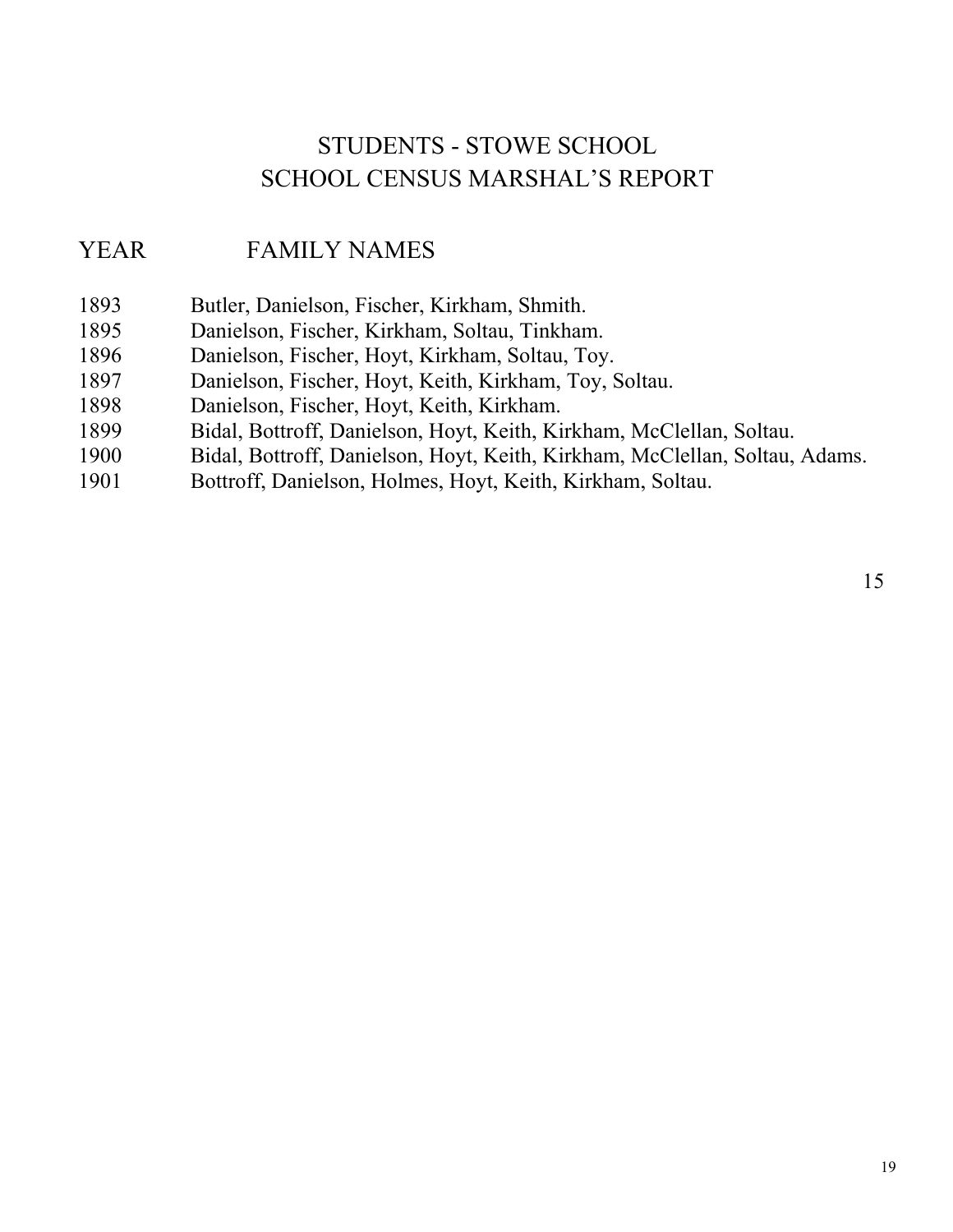### GOODAN RANCH HISTORY

Between 1885 and 1894 Homestead claims in Section 28 were made by M. Toy, C. Butler, and A. F. Holmes.

In 1911-1912 the area now known as Goodan Ranch was owned by A.F. Holmes, James Doyle and M. Toy.

In 1922 Amy F. Koch (formerly Holmes) and Herbert Koch deeded land to Charles Bookprinter. In 1931 he mortgaged the land with Security Trust Savings Bank and died in 1934. (Jacques & Quillen).

In 1938, while residing in Los Angeles, May and Roger Goodan bought land in the Sycamore Canyon area from B.B. and Iris M. Margolis who had been granted title from the bank.

In 1943, Roger and May Goodan added more acreage. With a hundred head of cattle and many horses, their ranch became a haven for friends and family on weekends and summer vacations. For the family, riding out to the area now known as Martha's Grove for a picnic, was a popular adventure. 16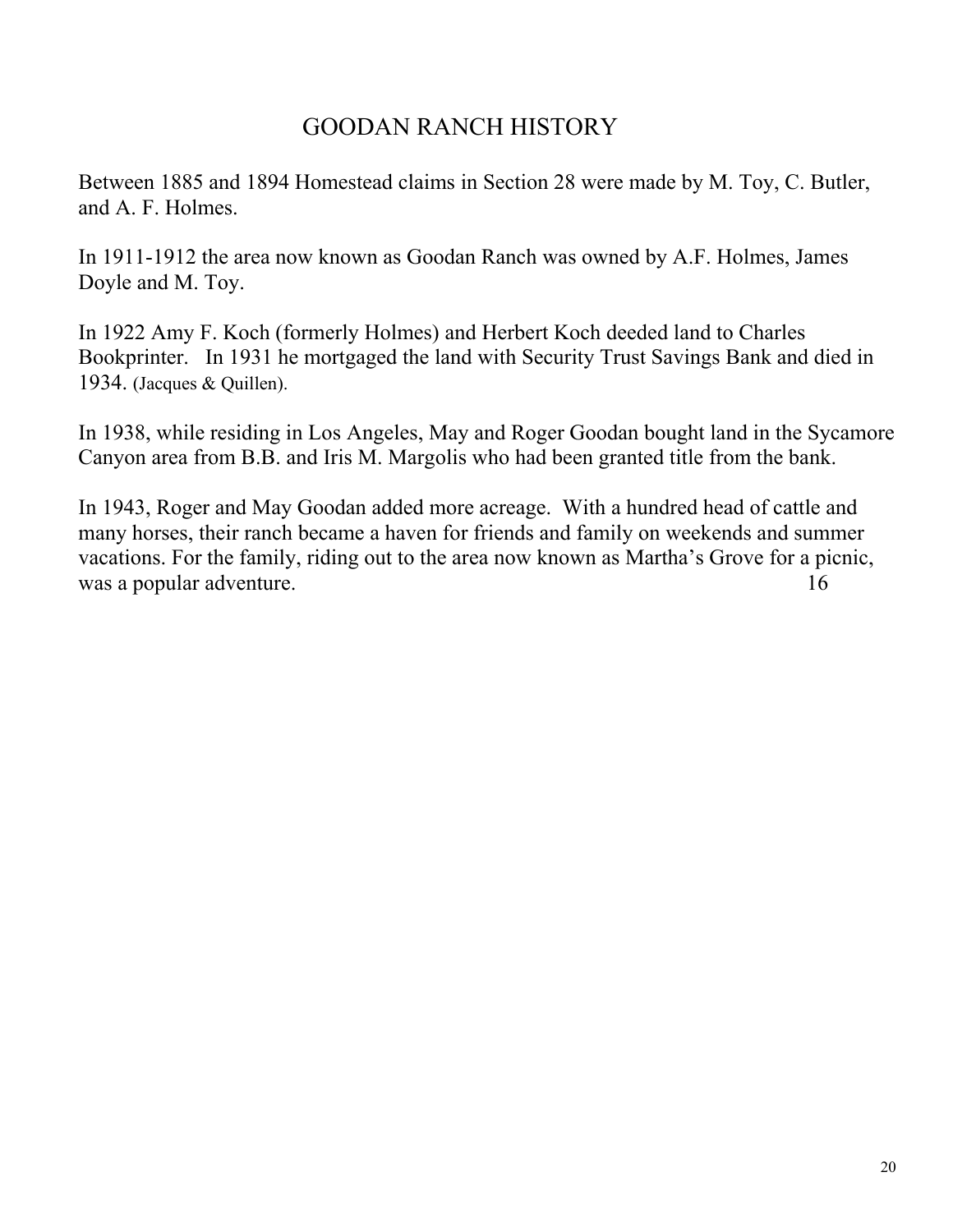Wood from several old structures was used for concrete molds for the main stone house and barn. A piece of the San Diego Union, dated Friday, December 13, 1872, was found in one of the old buildings and preserved in the outside entry wall of the main house.

Formerly on the fireplace was a redwood mantle with copper inlay in the letters. It began "Que bueno estas Dios." Sue Adams, a daughter of Ruth, says the translation was "How good is God to have the night for sleeping and the day for resting."

Written in the hearth of the big fireplace is the date "8-13-39" and the following names: Roger Goodan, May Chandler Goodan, Ruth Goodan Staver, Bill Goodan, Doug Goodan, Jean Goodan, Harry Kirkpatrick, Marian Kirkpatrick, Ralph Staver and Oscar Baer. Ruth now lives in Indio, Doug in Los Angeles and Jean in Auburn, WA. Bill is deceased.

Girls visiting the ranch slept in the Catalpa Cottage (now torn down), and boys slept in the room beneath the tank in the water tower.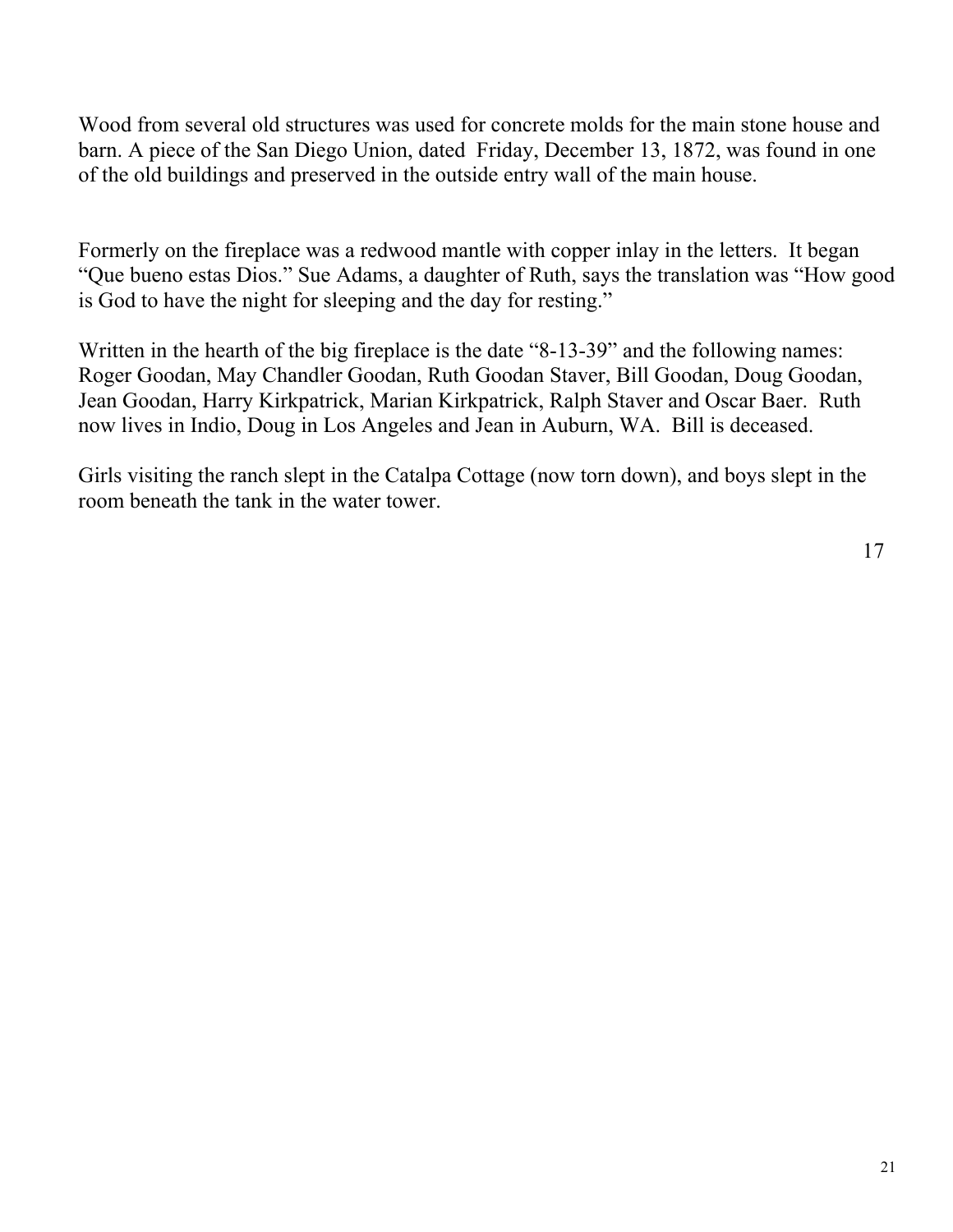#### GOODAN FAMILY

May Goodan was a step-daughter of General Harrison Gray Otis, the first publisher of the Los Angeles Times (1884).

In 1885 Harry Chandler moved from New Hampshire and obtained a job at a walnut orchard owned by Mr.Van Nuys. Harry also got a job as a paper delivery boy at the Los Angeles Times. Later, he married and had two children; one was May. May's mother died in childbirth.

Harry then married Gen. H. G. Otis's daughter, Marian, and had 6 more children, the first of which was Norman. Harry eventually took over the Los Angeles Times.

May Chandler married Roger Goodan in 1914. He owned the Los Angeles Furniture Company in downtown Los Angeles. (Goodan).

18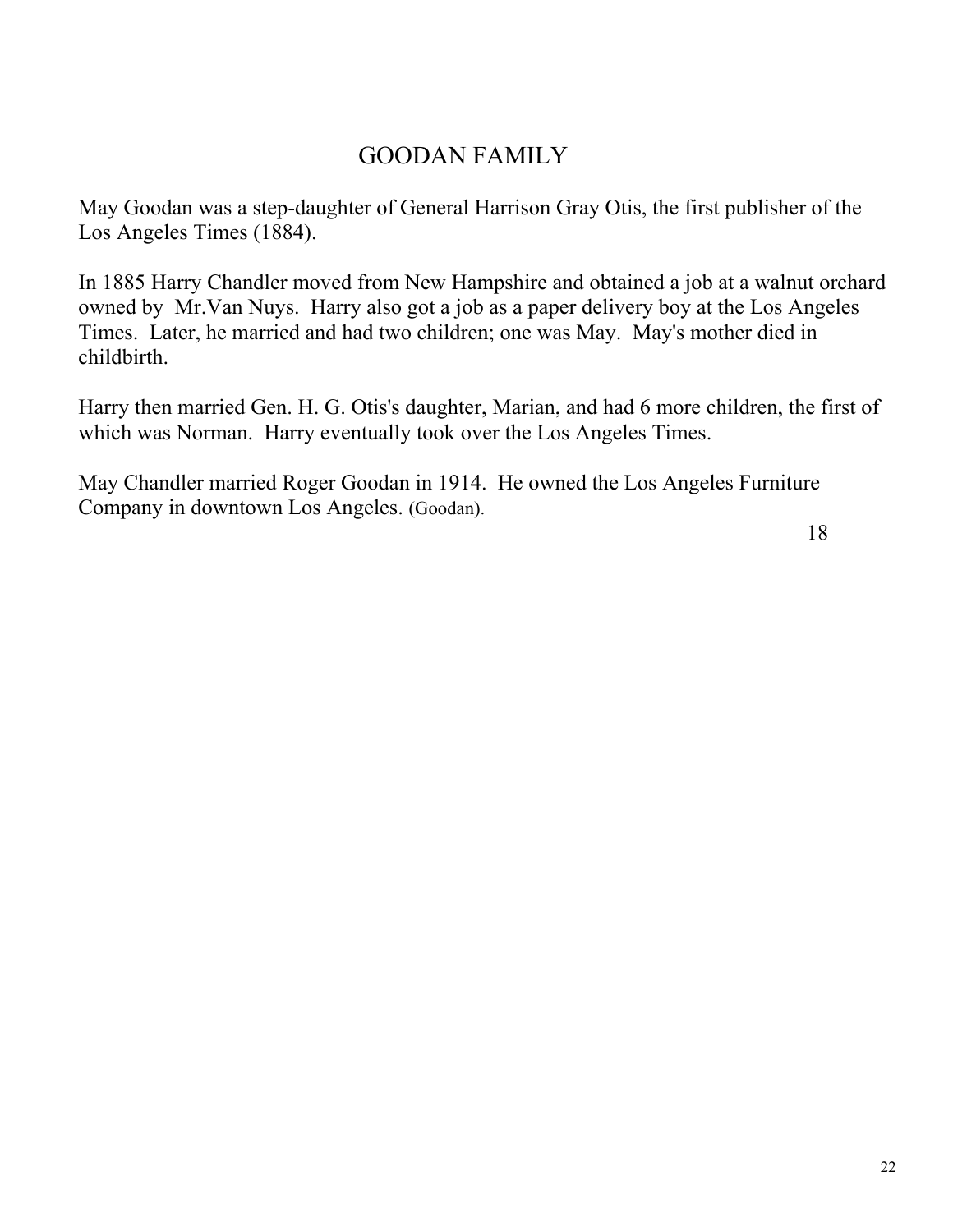## PHYSICAL RESOURCES

- 1. Martha's Grove
- 2. Stowe location
- 3. Amphitheater north side of house
- 4. Olive Grove water fountain
- 5. Stone House
- 6. 3 bay open garage "Rancho Ruidosa" sign in bottle caps
- 7. 2 bay garage
- 8. Water tower
- 9. 6 bay and tack room barn
- 10. Oak Grove
- 11. Dam "In memory of Roger Goodan Oct. 20, 1944 Oct. 20, 1944 And…" (difficult to read)
- 12. Windmill
- 13. Milking Barn
- 14. Equipment storage shed
- 15. Port-a-potties
- 16. Caretakers Cottage 19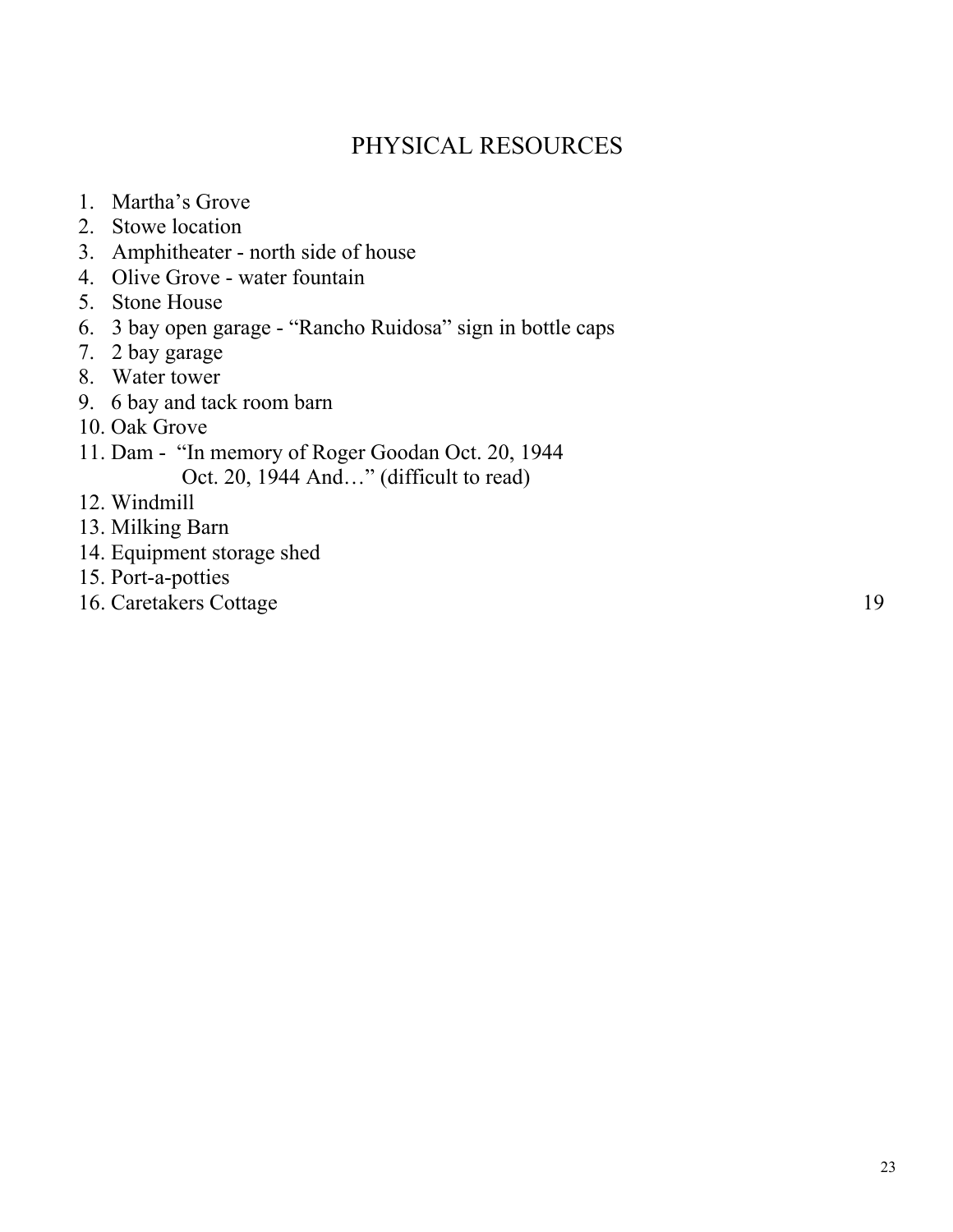- 17. Creeks
- 18. Old buggy donated in 2000 by Mr.& Mrs. Russell Sheldon of Poway
- 19. 3 point hitch tractor
- 20. Rock rake
- 21. Circular saw for cutting wood
- 22. Bucksaw
- 23. Blade for grading roads
- 24. Hay dump rake
- 25. Horse-drawn sickle bar for cutting hay
- 26. 2 spike tooth harrows
- 27. WWII Jeep engine with attached centrifugal pump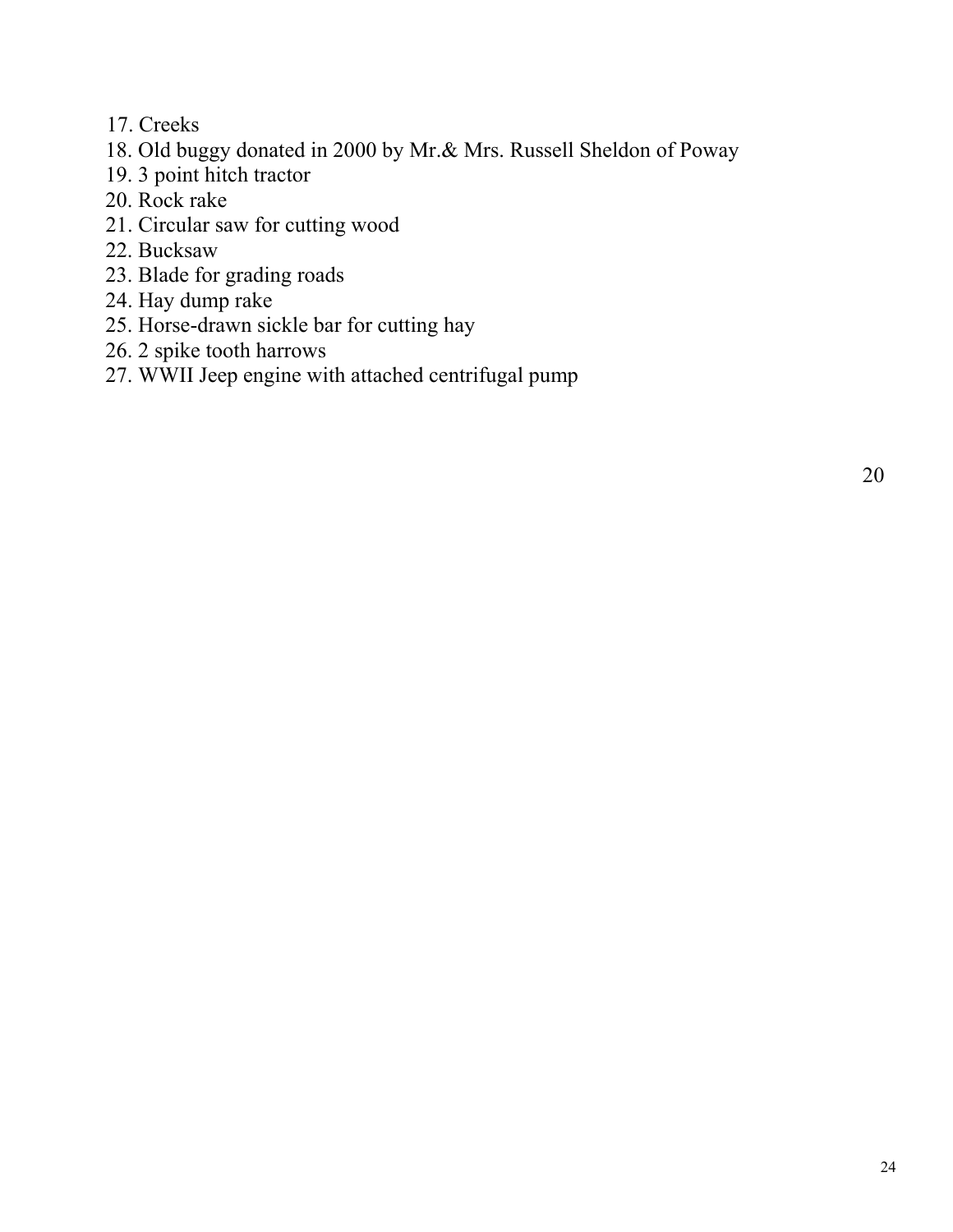#### PLACARDS

#### Kevin Shiltz, Boy Scout Troop 625, Poway

#### WINDMILL

Built in the late 1940s, the windmill provided one of the few ways that ranchers could get clean water directly out of the ground. The well under the windmill is one of six wells found at the Goodan Ranch, and one of two operating with the aid of a machine. The gasoline engine in the Jenson Jack pump enabled it to pump water when the wind was not strong enough to draw water. The pump and associated machinery have recently been detached, as the well is no longer a water source for the ranch.

### CARETAKER'S HOUSE

This small house across from the ranch house served as the home of caretaker, Fred Allbee, from 1941 to 1993. It is made of redwood, one of the few materials imported to the area. A major addition of the porch and left side of the house was made in the 1940s. Although this increased the space, it is still very compact inside. On a visit in 2001, Doug Goodan added: "When the Goodans purchased the property, what is now the caretaker's house, then painted red, was located where the stone house presently sits. They were told that it once had been the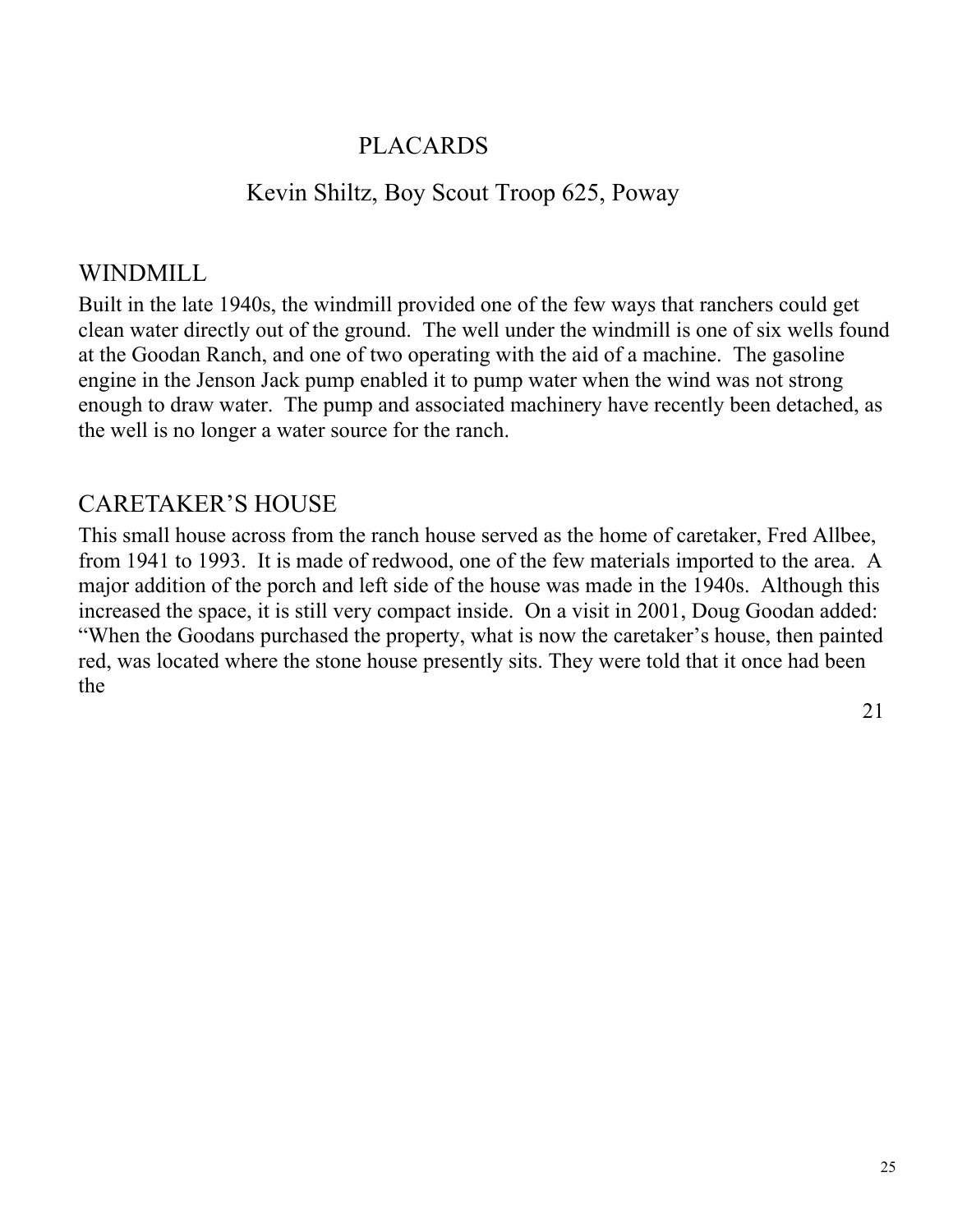Stowe schoolhouse, relocated to the site. The Goodans and Charlie Bauer jacked it up, and with

timbers and pipe rollers, rolled it downhill to its present location. The southerly part of the house was added later." The ranch caretaker, Fred Allbee, was hired in 1941 and lived there more than 50 years. He died in 1998 at the age of 101.

## THE MILKING BARN

Built in 1939, the milking barn mainly served as an enclosure for the milking cows of the ranch. Charlie Bauer and Ike Kirkham built it with inexpensive sheet metal and local lumber. The Goodans also kept pigs and the hay that had been harvested in the fields in the barn.

#### THE STONE HOUSE

This house was built by the Goodan Family, Charlie Bauer and Ike Kirkham in 1938-1939. The Goodans used the ranch as a weekend retreat and rarely lived here for any extended period of time. The materials used to build the house were found around the Sycamore Canyon area. Sand and rocks from the nearby creek bed, along with wood from many oak and sycamore trees indigenous to the area, made the building much as you see it today. It wasn't until the mid 1950s that electricity and telephone service were added. 22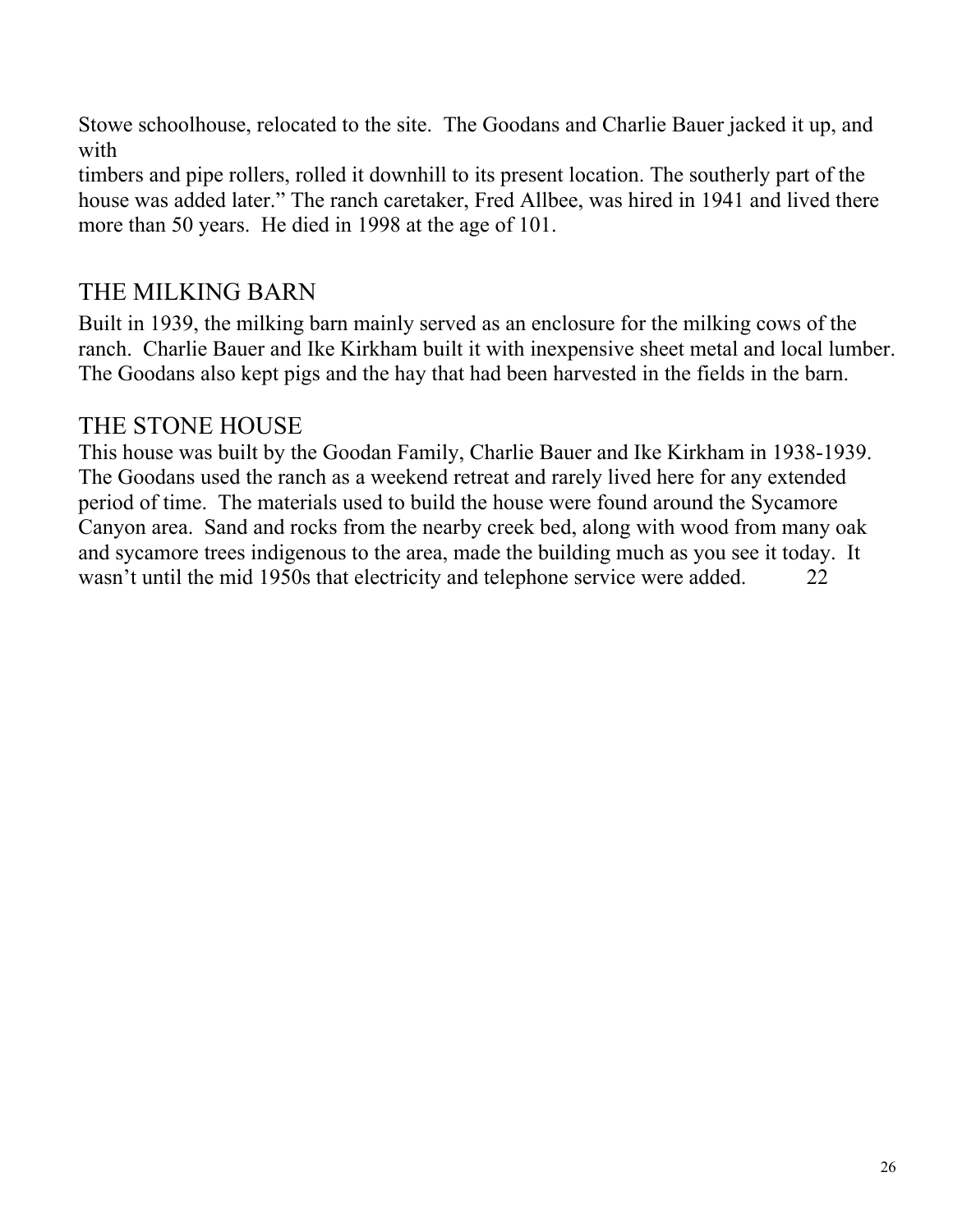## RECENT MILESTONES

- 1. After the Goodan ownership, the ranch came close to being the site of a state prison.
- 2. In 1983, first an all-terrain vehicle park was proposed for the site. Then developers began eyeing the property for a 460-unit mobile home park and for estate-style homes.
- 3. An archaeological and historical impact report was prepared for the State of California Department of Parks and Recreation and published in May 1983 identifying the site of the school house, the Joseph Fischer homestead, and the Goodan Ranch, as well as several prehistoric sites.
- 4. The owner, Signal Landmark Development Inc., subsequently approached the cities of Santee and Poway in 1990 with the offer to sell all 321 acres.
- 5. In 1991 the county paid \$2 million, the State Wildlife Conservation Board \$900,000, and the cities of Santee and Poway about \$337,500 each to cover the \$3,575,000 million price.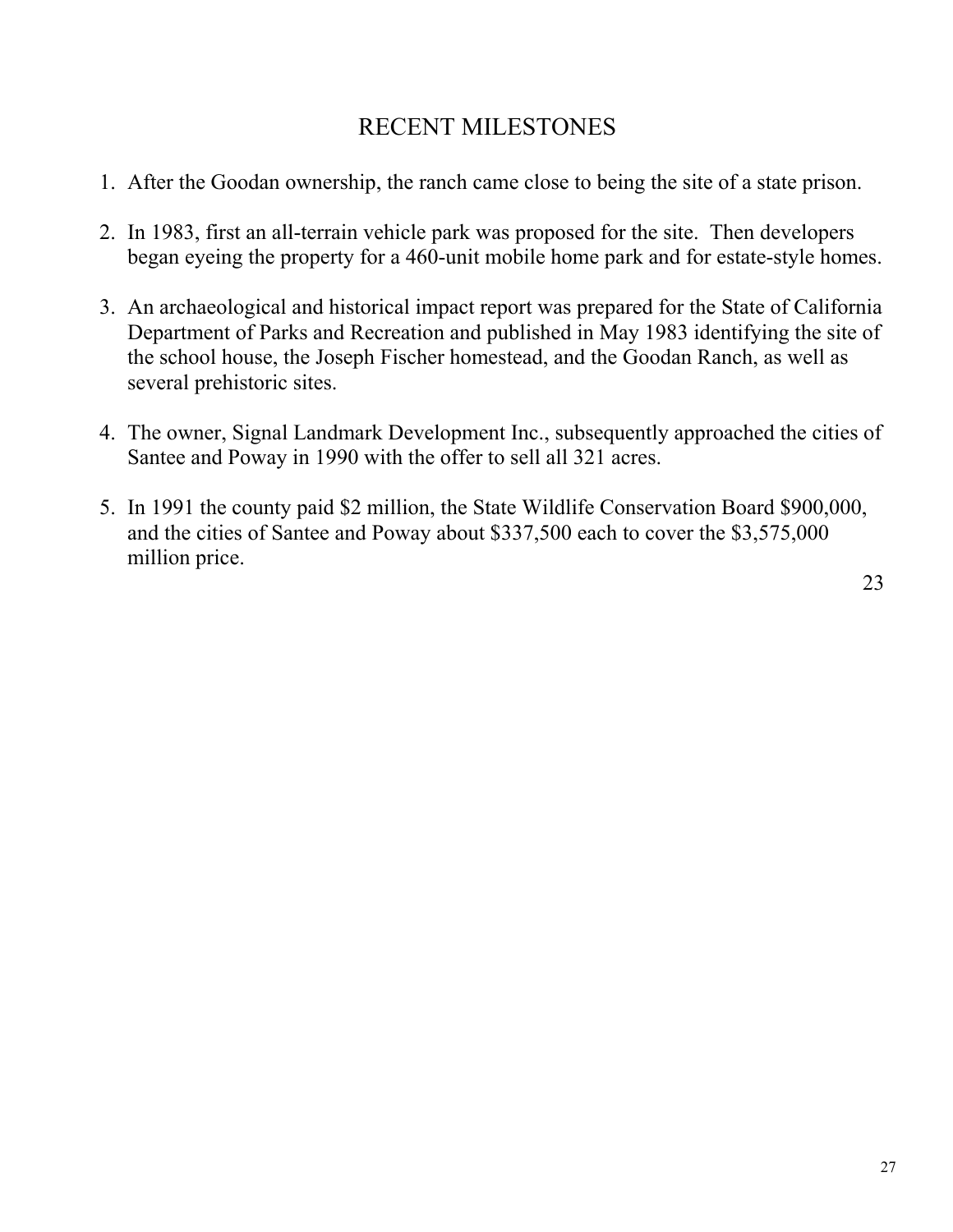A Joint Powers Agreement (JPA) runs the new 321-acre preserve. The preserve and JPA along with other local, State and Federal agencies and jurisdictions ties together 25,000 acres of contiguous natural wilderness.

- 6. Since 1996, the U.S. Fish and Wildlife Service and the California Department of Fish and Game, together with the county and several local cities, have created a comprehensive preserve system known as the Multiple Species Conservation Program (MSCP). The MSCP safeguards native and endangered habitat for future generations while working side by side with land developers allowing compatible land development to proceed.
- 7. Rancho Encantada, a development of 934 homes with 1,568 contiguous acres of open space on the west side of the ranch, is slated for development.
- 8. Plans for the Emergency Supply Pipeline, a San Vicente Reservoir tunnel connector through the Goodan Ranch, continue to develop. 24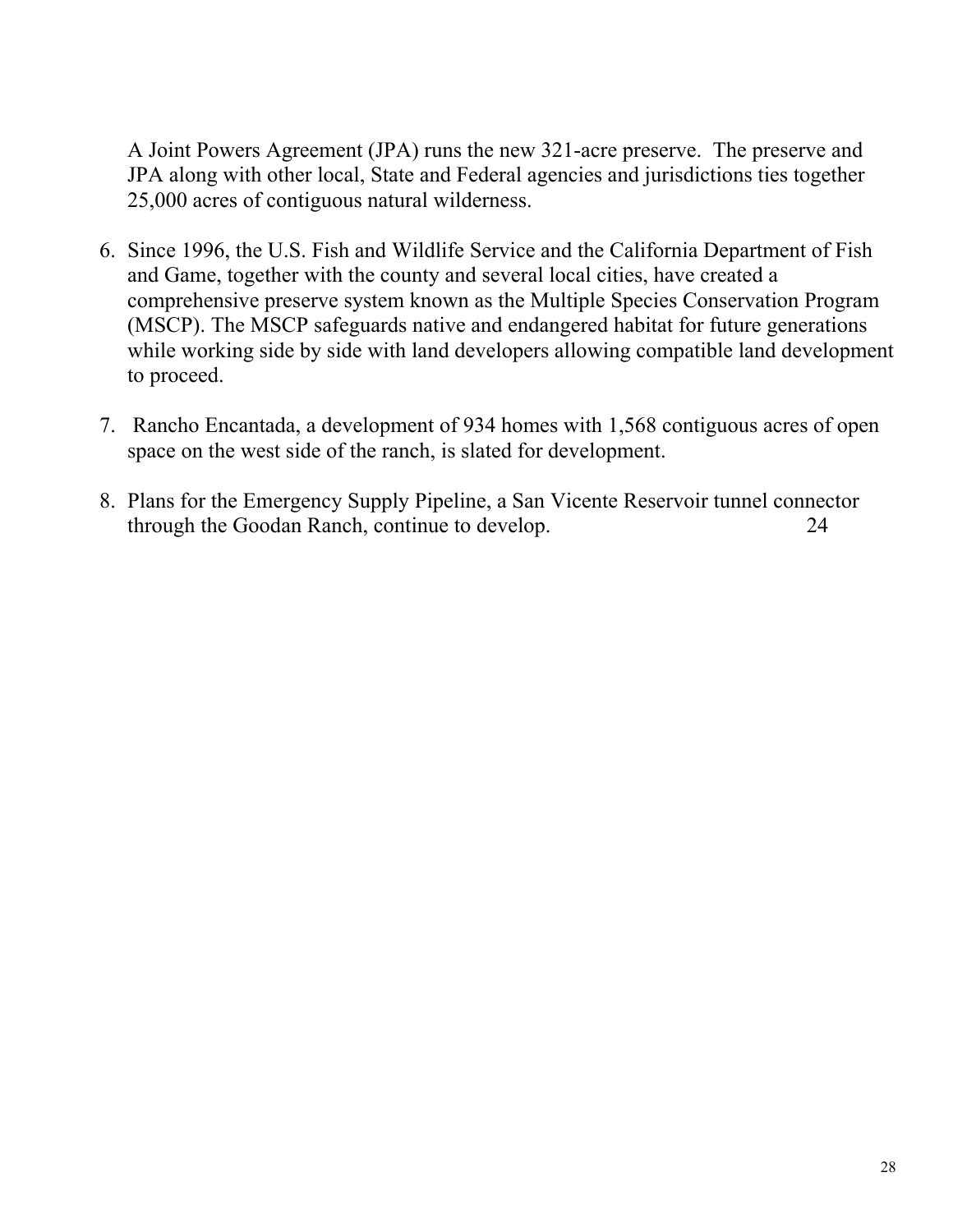- 9. Plans for State Route 125 through Sycamore Canyon to Scripps Poway Parkway are still a concern and are as yet unfinalized.
- 10. Designation of the The Stowe Millenium Trail occurred in 2001.
- 11. Negotiations are underway to transfer ownership of 300 acres of Camp Elliot from the military to the county open space program which includes part of the 16 mile Stowe Millenium Trail that runs from Santee to Goodan Ranch.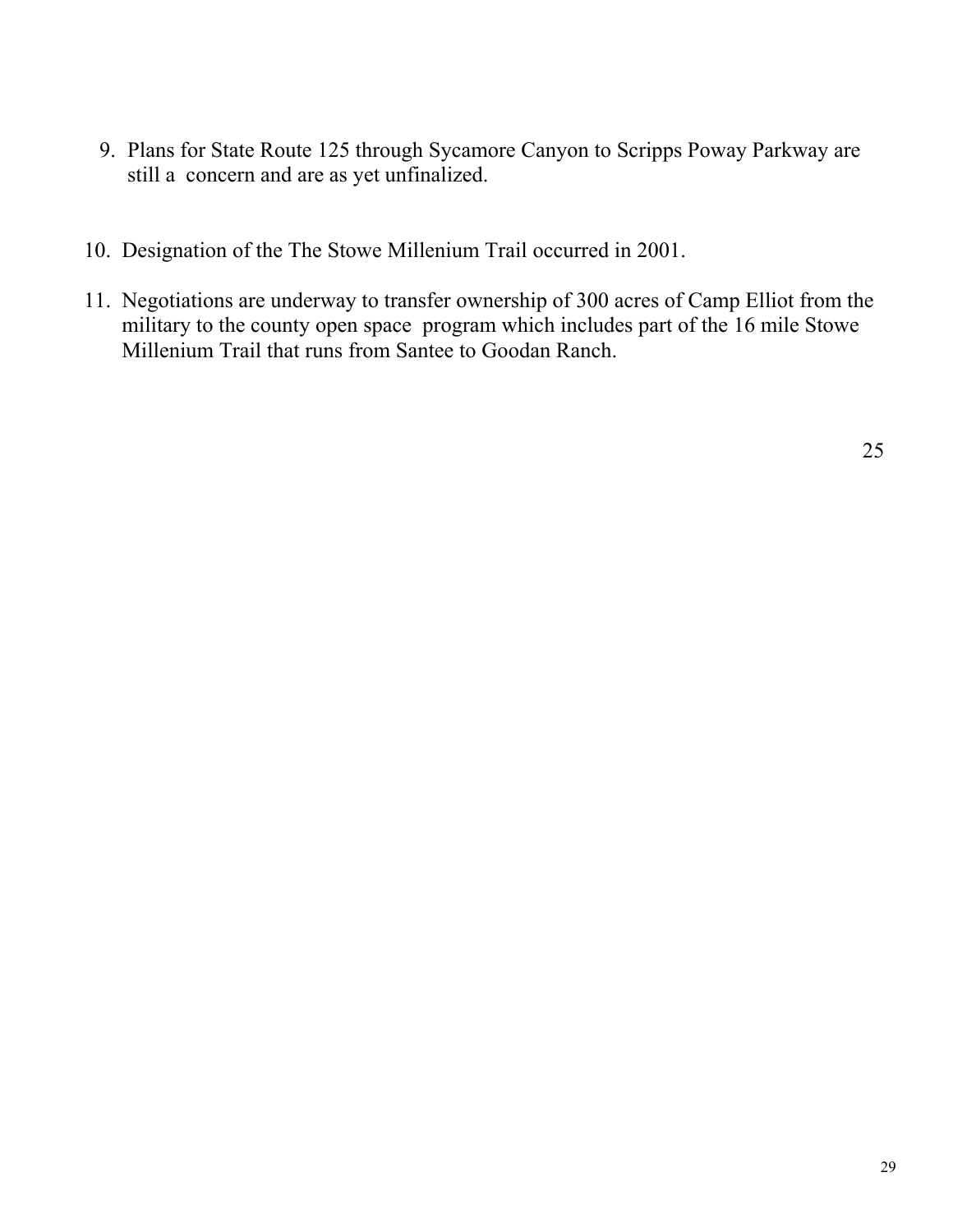#### PROGRAMS AND PURPOSE

Many organizations and individuals support and use the area now known as Sycamore Canyon/Goodan Ranch Open Space Preserves. It is common to find hikers, bikers and equestrian riders on the trails at the same time. Guided hikes and educational programs on the flora and fauna are held frequently. The county ranger maintains an office and a display of artifacts and animals in the stone house.

1. The Friends of Goodan Ranch & Sycamore Canyon Open Space was formed in 1999.

2. Boy Scout Eagle Scout candidates have completed several maintainence and service projects in the Preserve.

3. The San Diego Tracking Team voluntarily documents the ongoing wildlife usage of the open space areas.

4. The National Charity League, Rotary, Kiwanis and other groups have done many projects for the Preserve. 26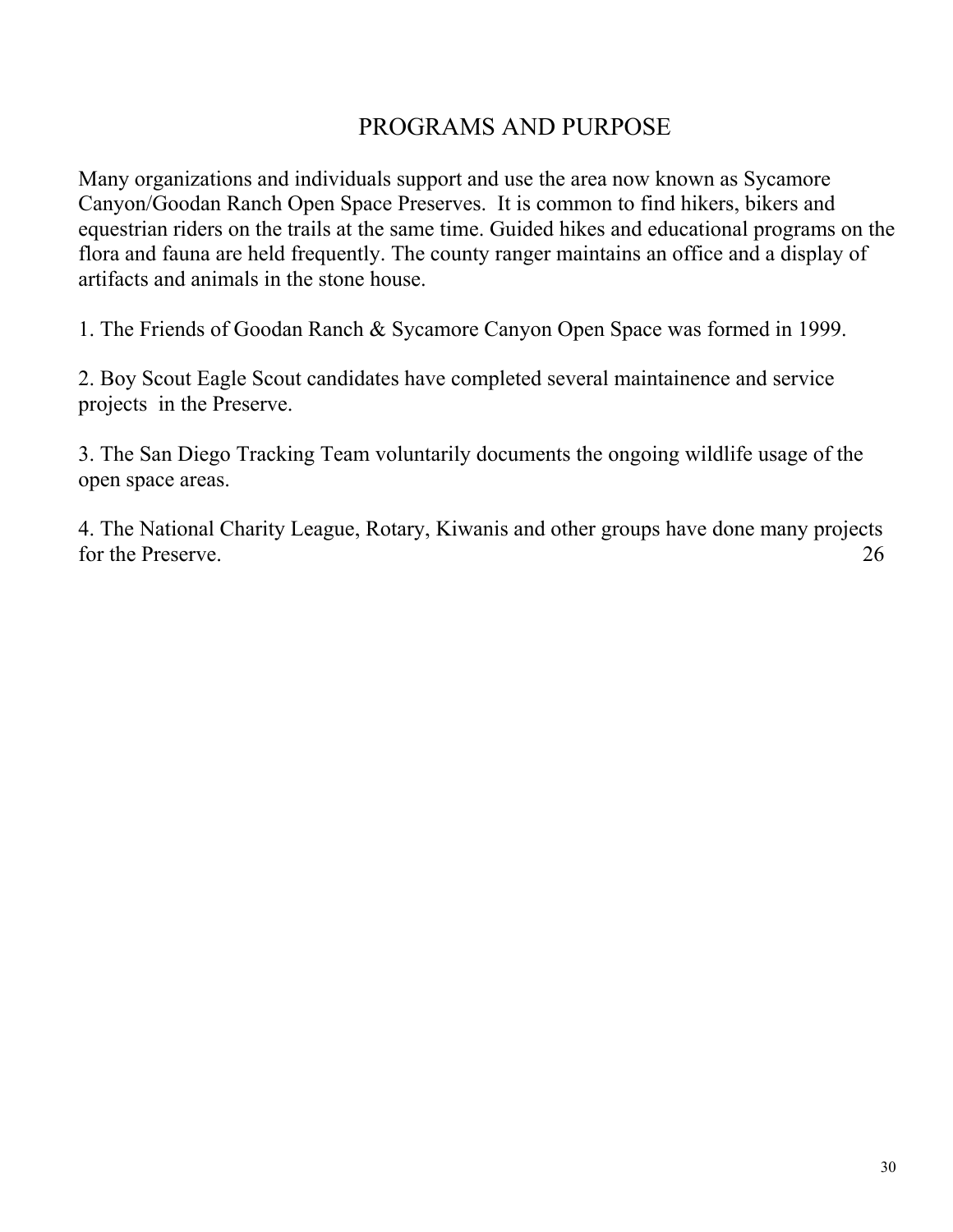#### ENDANGERED/THREATENED/SPECIES OF CONCERN

- *1.* Orange-throated whiptail lizard *Cnemidophorus hypergthrus*
- 2. Hermes copper butterfly on 15 year old redberry stands
- 3. The California gnatcatcher nests in coastal sage scrub *Polioptila californica*
- 4. Poway Mint- thorn mint-*Acanthomintha ilicifolia*
- 5. Willowy Monardella-*Monardella linoides ssp. viminea*
- 6. San Diego Coast Horned lizard-*Phrynosoma coronatum blainvillei*
- *7.* Mission manzanita *Arclostaphylos*
- 8. Vernal pools
- 9. All raptors
- 10. Least Bell's Vireo *Vireo hellii pusillus*
- *11.* Large blotched salamander *Ensatima eschscholtzi klauberi*
- *12.* Western spadefoot *Scaphiopus hammondii*
- *13.* Barefoot Banded Gecko *Coleonyx switaki*
- 14. Coastal Western Whiptail *Cnemidophorus tigris multiscutattni* 27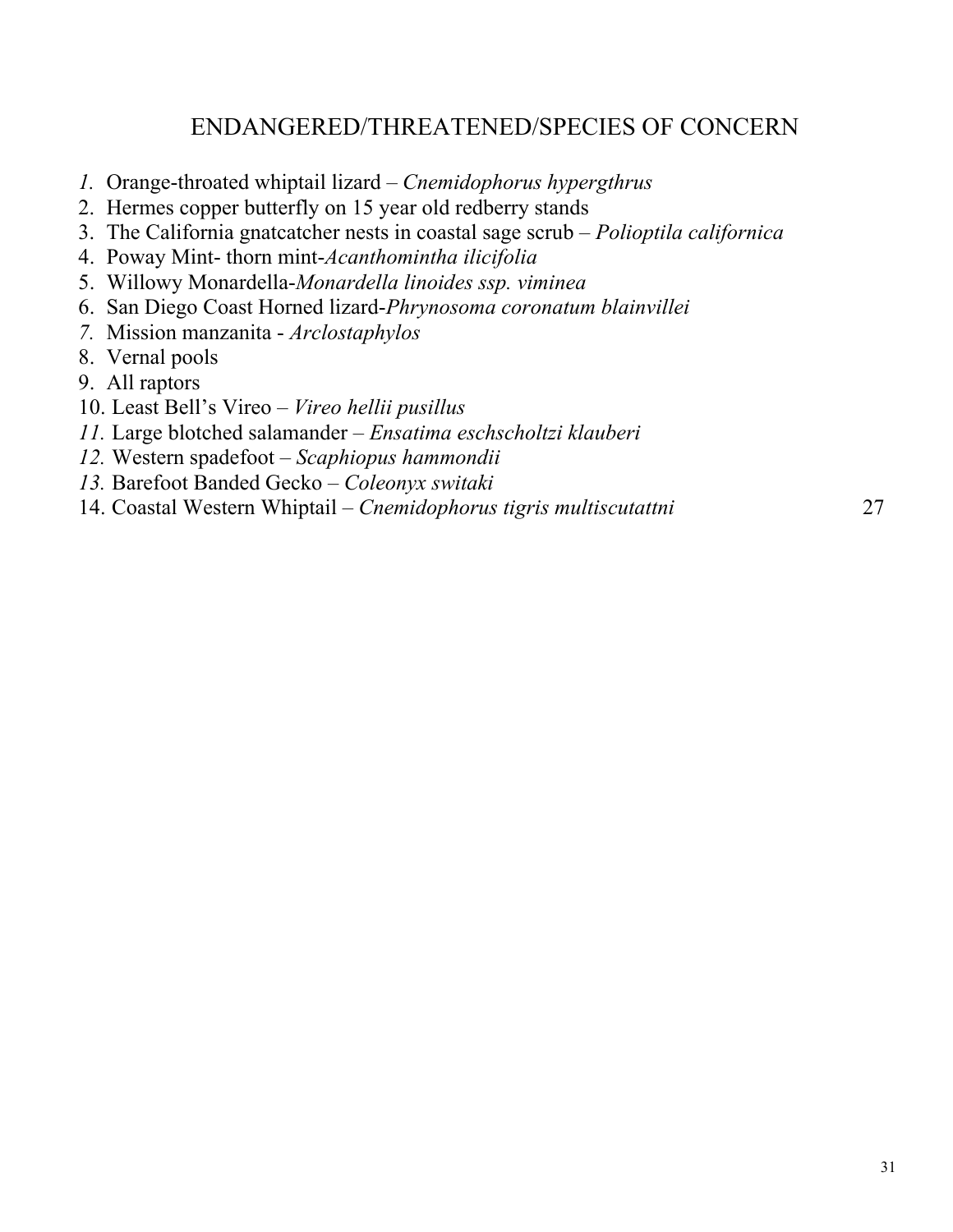## **HABITATS**

- 1. Diegan coastal sage scrub
- 2. Chaparral southern, mixed
- 3. Native grassland
- 4. Disturbed –nonnative grasslands, olive grove
- 5. Riparian
- 6. Scrub oak chaparral
- 7. Oak woodland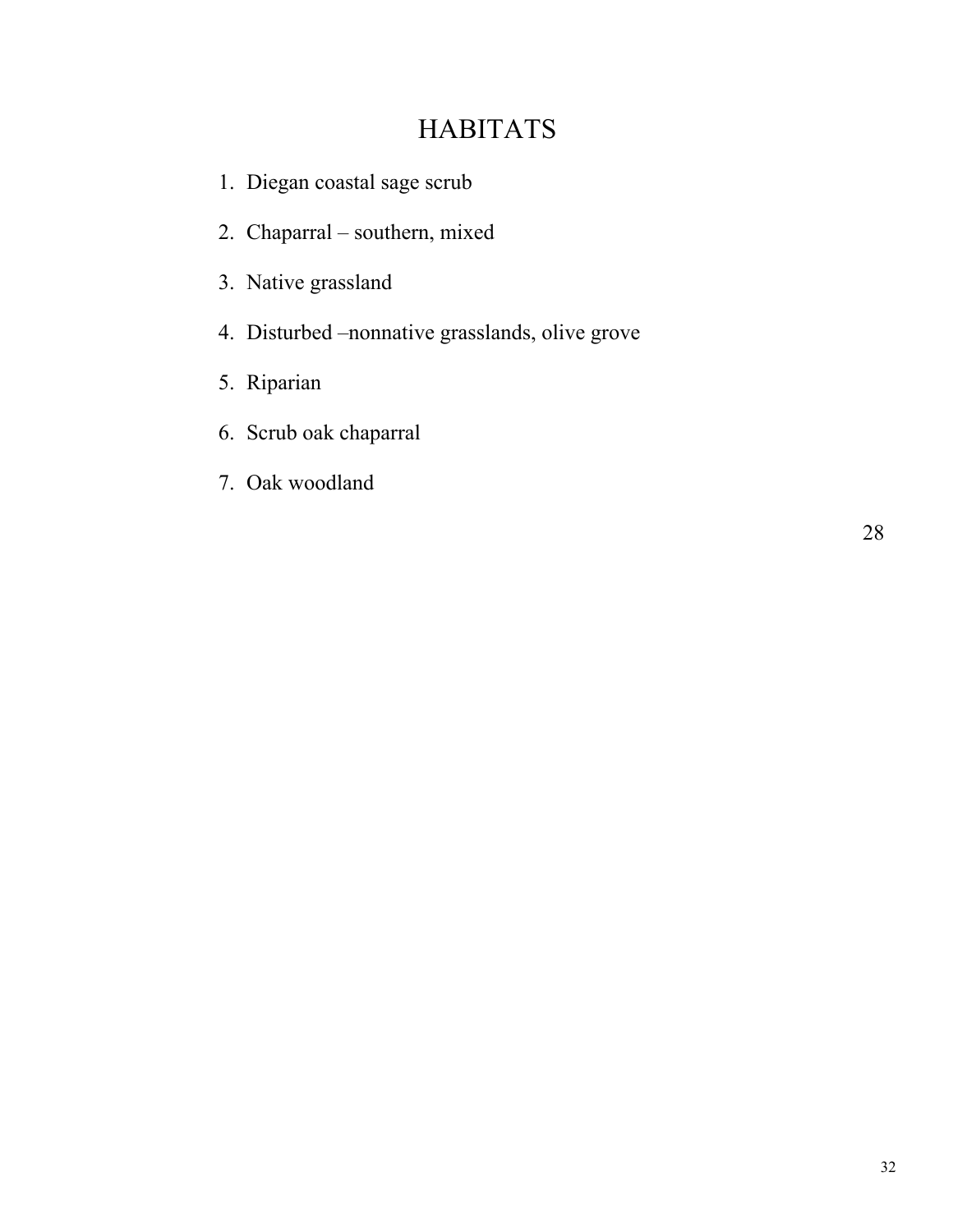## ARTHROPODS & INSECTS

| Alfalfa Looper Moth       | - Autographa californica         |    |
|---------------------------|----------------------------------|----|
| Alkali Bee (Solitary) -   | Nomia species                    |    |
| Antlion                   | Myrmeleon species                |    |
| Assassin Bug              | Apiomerus species                |    |
| Bee Fly                   | Albicapillus family              |    |
| Behr's Metalmark -        | Apodemia mormo virgulti          |    |
| <b>Black Fly</b>          | Simulium species                 |    |
| Black Widow Spider -      | Latrodectus hesperus             |    |
| Black-winged Bee Fly -    | Hemipenthes sinuosa jaennickiana |    |
| <b>Blister Beetle</b>     | Meloidae family                  |    |
| <b>CA Harvester Ant -</b> | Pogonomyrmex californicus        |    |
| <b>CA</b> Mantid          | Stagmomantis californica         |    |
| CA Oak Gall Wasp-         | Andricus californicus            |    |
| CA Ringlet Butterfly -    | Coenonympha california           |    |
| CA Sister Butterfly -     | Adelpha bredowii californica     |    |
| Carpenter Bee -           | Xylocopinae subfamily            |    |
| Centipede -               | Chilopoda                        | 29 |
|                           |                                  |    |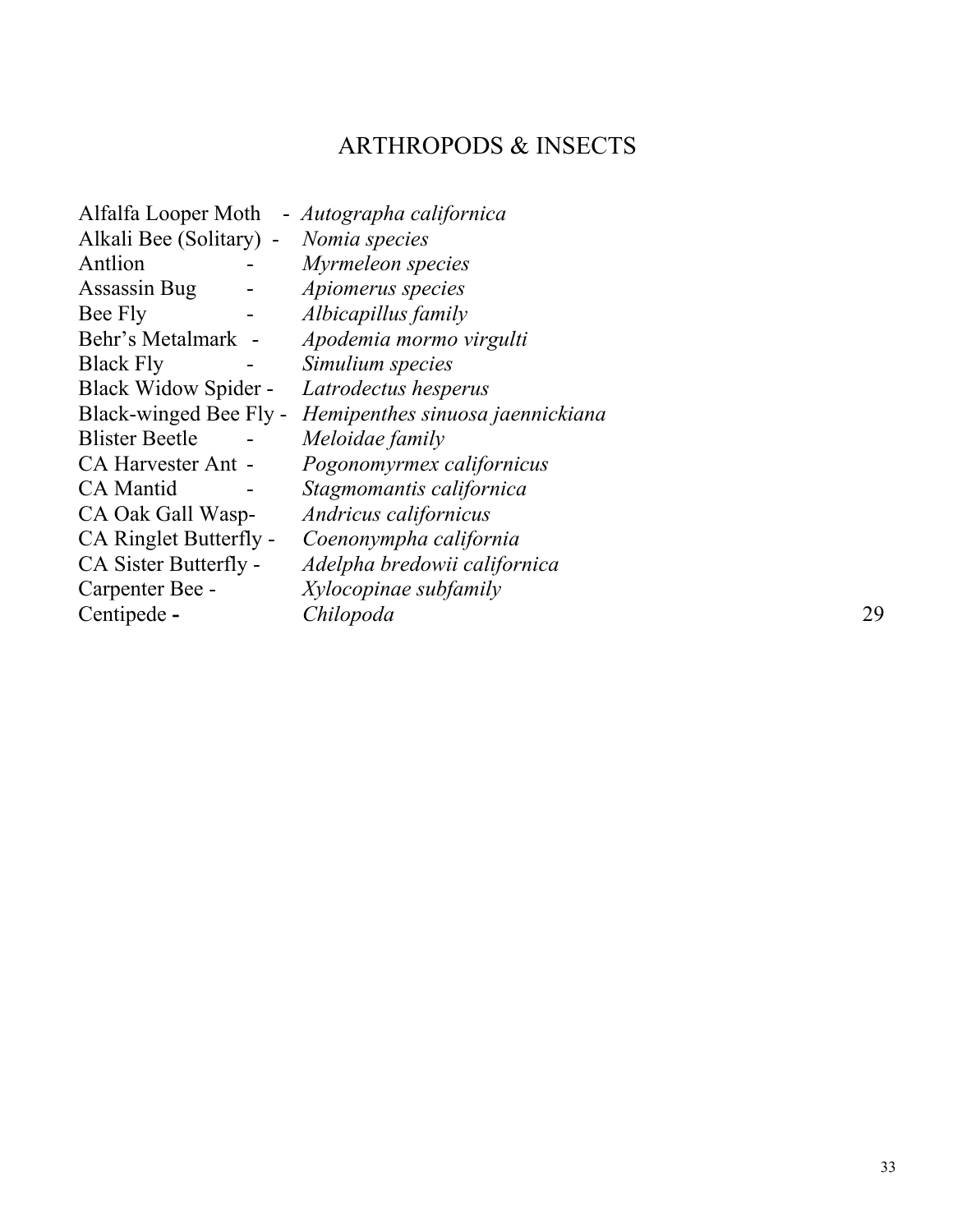Cicada - *Platypedia species*  Common White Butterfly - *Pieris protodice*  Comstock's Fritillary - *Bpeyeria callippe comstocki* Digger Bee - *Anthophorinae subfamily* Field Cricket - *Gryllus species*  Fiery Skipper - *Hylephila phyleus*  Flower Fly - *Syrphid family*  Gray Hairstreak Butterfly - *Strymon melinus* Harbison's Dun Skipper - *Euphyes vestris harbisoni*  Honey Bee - *Apini mellifera*  Millipede - *Diploda species*  Mountain Mahogany Hairstreak - *Satyrium tetra*  9-spot Ladybird Beetle - *Coccinella novemnotata* Oak Leaf Blotchminer Moth - *Cameraria agrifoliella*  Omnivorous Looper Moth - *Sabulodes aegrotata* Pacific Coast Tick - *Dermacentor occidentalis*  Painted Lady Butterfly - *Vanessa cardui*  Pallid Band-wing Grasshopper - *Trimeotropis palli dipennis*  Pastel Skimmer (dragonfly) - *Sympetrum corrptum*  $\frac{30}{2}$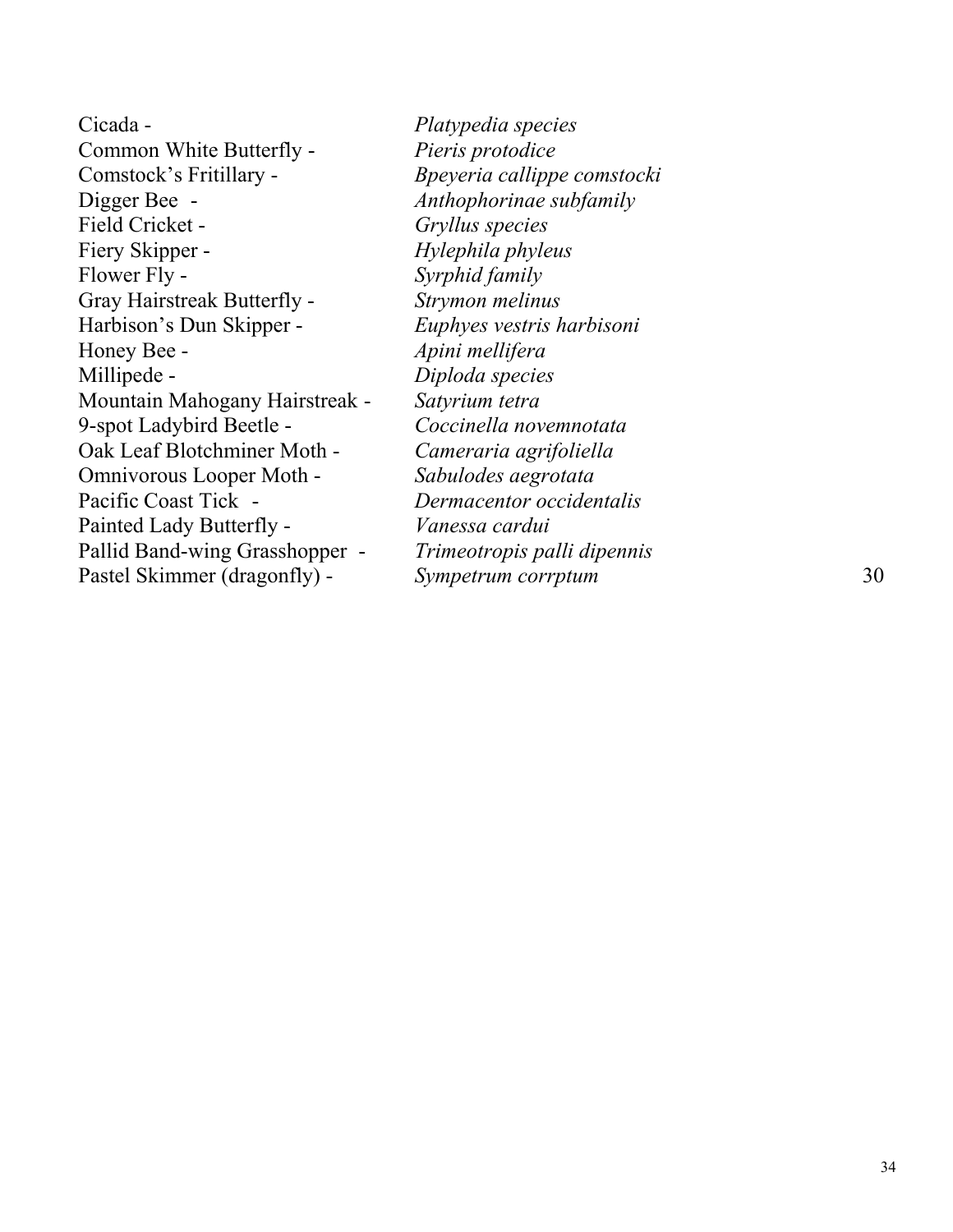Sara Orangetip Butterfly - *Anthocharus sara*  Solpugid - *Eremobates spp.*  Sphecid Wasp - *Sphecidae family*  Spider Mite - *Tetranychidae family*  Stella Form Sara Orangetip - *Anthocharis sara form stella*  Stink Beetle - *Eleodes species* Sow Bug (Pill Bug) - *Armadillidum vulgare*  Tarantula - *Aphonopelma eutylenum*  Tiger Moth (caterpillar) - *Artiidae species* Tumbling Flower Beetle - *Mordella atrata*  Vanduzee's Cicada - *Okanagana vanduzeei*  Western Tiger Swallowtail - *Papilio rutulus*  Wolf Spider - *Lycosa species*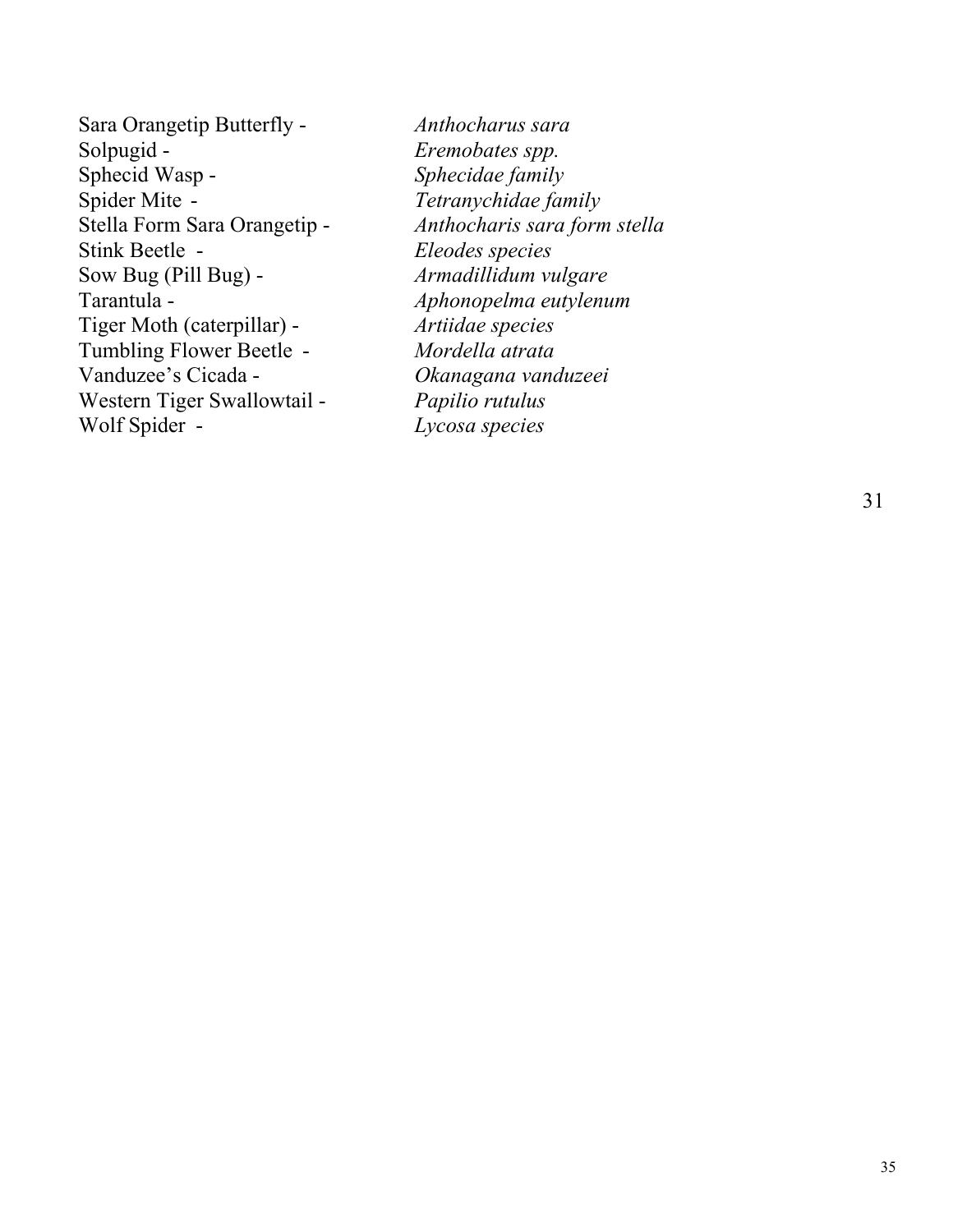#### BIRDS

| American Crow -                | Corvus brachyrhynchos     |    |
|--------------------------------|---------------------------|----|
| American Kestrel -             | Falco sparverius          |    |
| Anna's Hummingbird -           | Calypte anna              |    |
| Ash-throated Flycatcher -      | Myiarchus cinerascens     |    |
| Barn Owl -                     | Tyto alba                 |    |
| Bewick's Wren -                | Thryomanes bewickii       |    |
| Black-chinned Hummingbird-     | Archilochus alexandri     |    |
| <b>Black-headed Grosbeak -</b> | Pheucticus melanocephalus |    |
| <b>Blue Grosbeak -</b>         | Guiraca caerulea          |    |
| Bullock's Oriole -             | Icterus galbula bullockii |    |
| Bushtit -                      | Psaltriparus minimus      |    |
| CA. Gnatcatcher -              | Polioptila californica    |    |
| CA. Quail -                    | Callipepla californica    |    |
| CA. Towhee -                   | Pipilo crissalis          |    |
| Cliff Swallow -                | Hirundo pyrrhonota        |    |
| Common Raven -                 | Corvus corax              | 32 |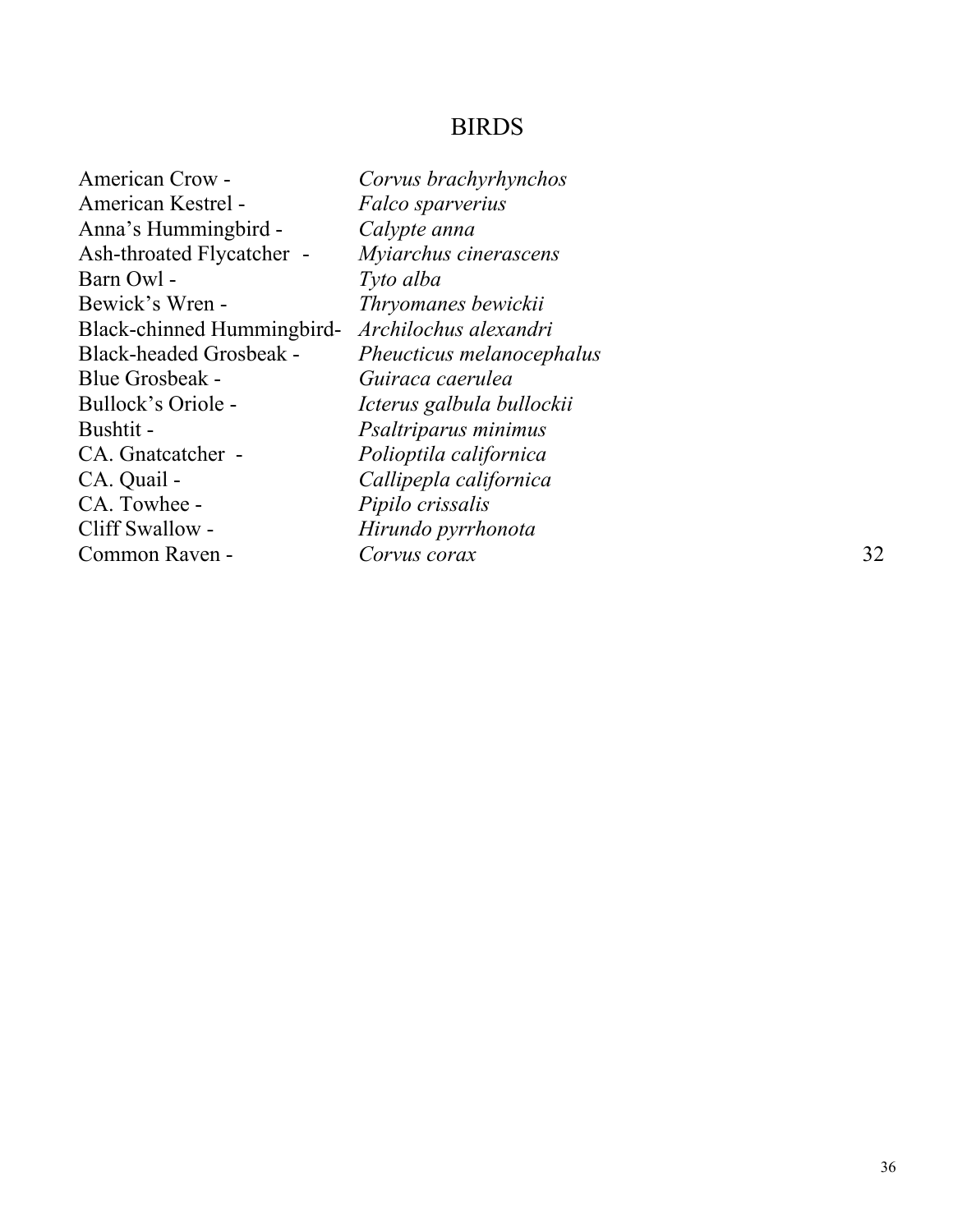Cooper's Hawk - *Accipiter cooperii*  European Starling - *Sturnus vulgaris*  Golden Eagle - *Aquila chrysaetos*  Great Horned Owl - *Bubo virginianus*  House Finch - *Carpodacus mexicanus*  House Wren - *Troglodytes aedon*  Lazuli Bunting - *Passerina amoena*  Lesser Goldfinch - *Carduelis psaltria*  Mourning Dove - *Zenaida macroura*  Northern Flicker - *Colaptes auratus*  N. Rough-winged Swallow - *Stelgidopteryx serripennis*  N. Mockingbird - *Mimus polyglottos*  Nuttall's Woodpecker - *Picoides nuttallii*  Pacific-slope Flycatcher - *Empidonax difficilis*  Phainopepla - *Phainopeplanitens*  Red-shouldered Hawk - *Buteo lineatus*  Red-tailed Hawk - *Buteo jamaicensis*  Screech Owl - *Otis kennicottii*  Spotted Towhee - *Pipilo erythrophthalmus* 

33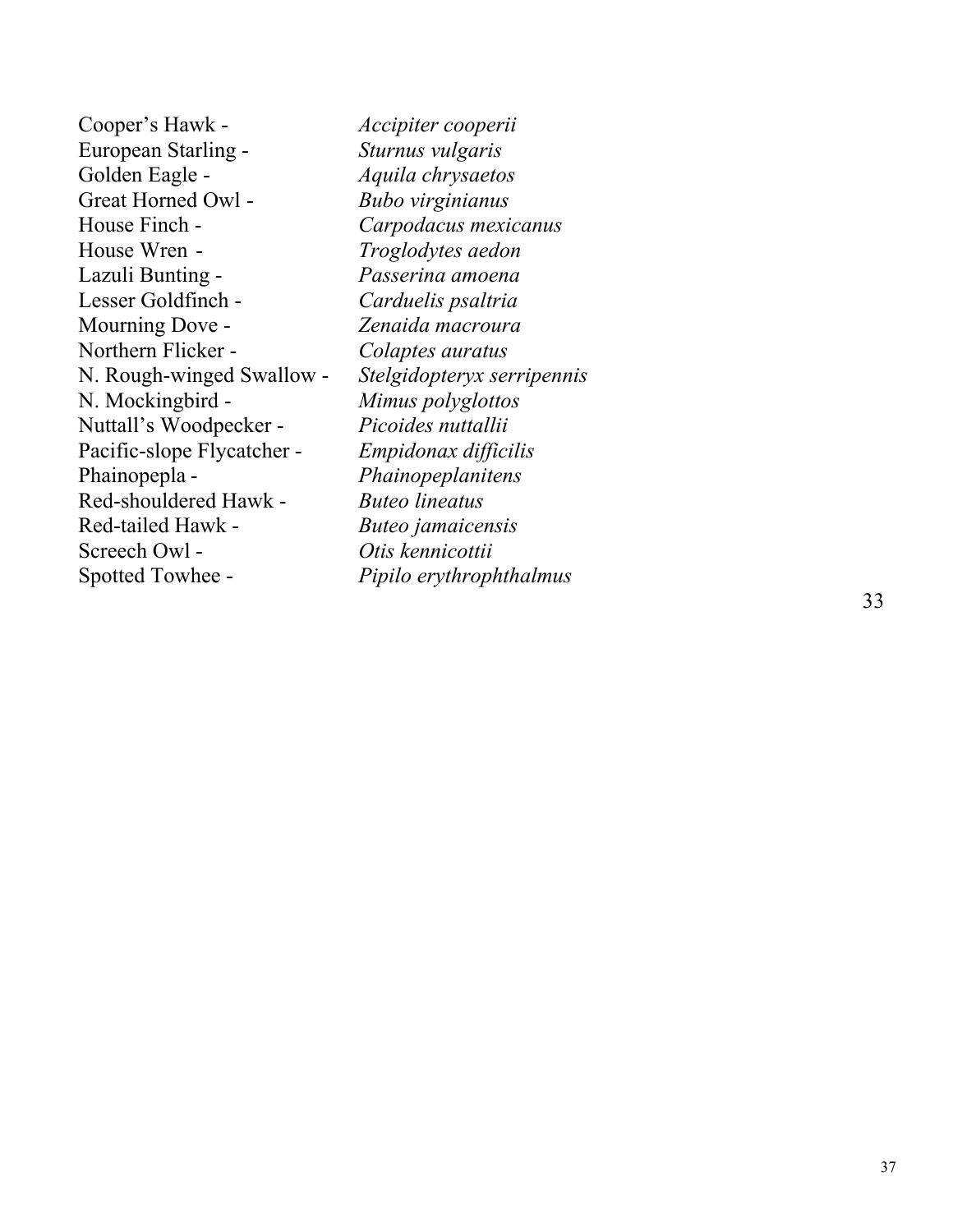Turkey Vulture - *Cathartes aura*<br>Western Scrub Jay - *Aphelocoma coe* White-tailed Kite -Wrentit - *Chamaea fasciata* 

Aphelocoma coerulescens<br>Elanus leucurus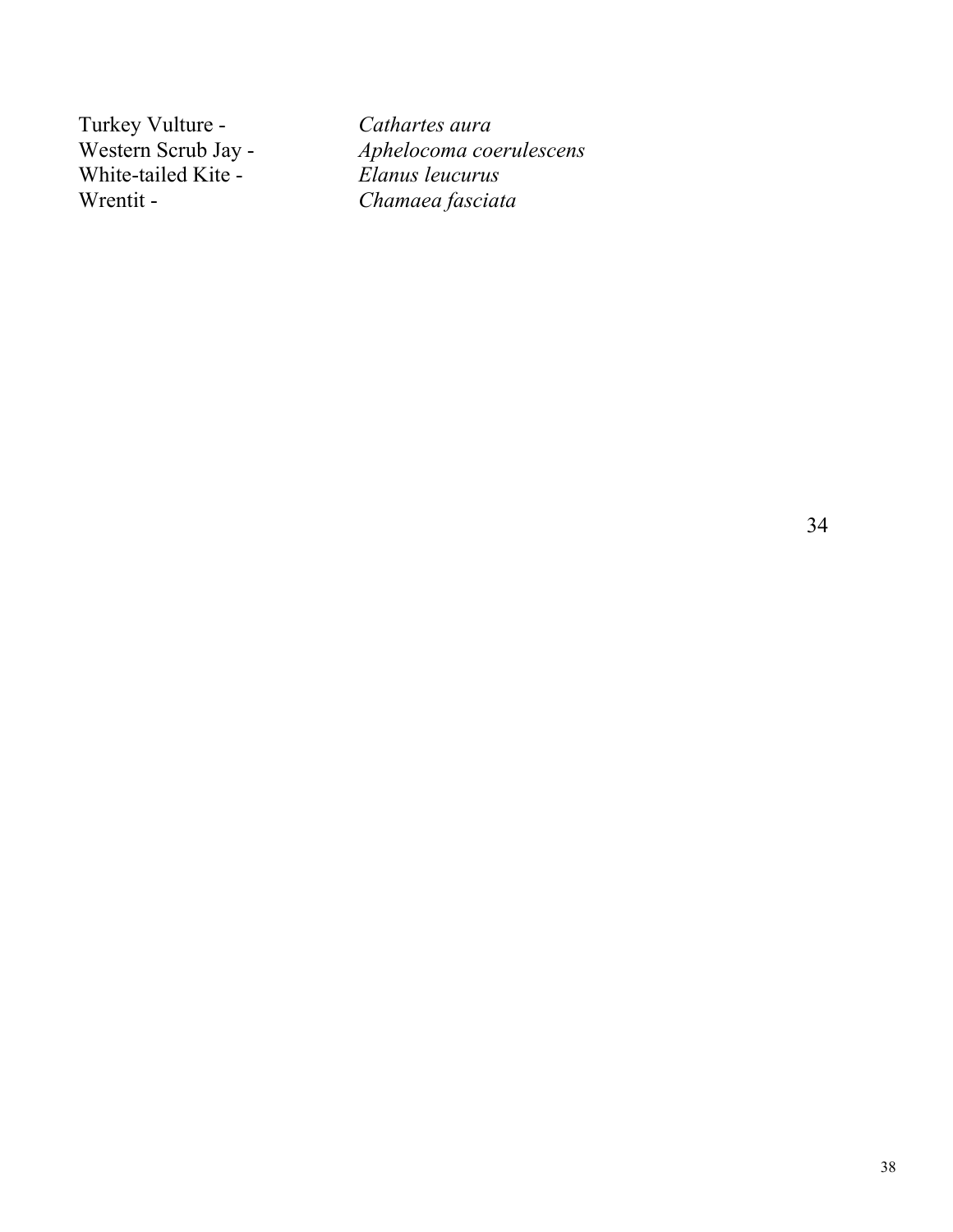#### MAMMALS

Lynx rufus Sylvilagus bachmani  $Macrotus$  californicus Canis latrans Desert Cottontail - *Sylvilagus auduboni sanctidiegi*  $N$ eotoma fuscipes Gray Fox - *Urocyon cinereoargenteus*  Longtail Weasel - *Mustela frenata laritostris*   $F$ elis concolor Mule Deer - *Odocoileus hemionus*  Perognathus fallux fallux Pacific Kangaroo Rat - *Dipodomys agilis simulans*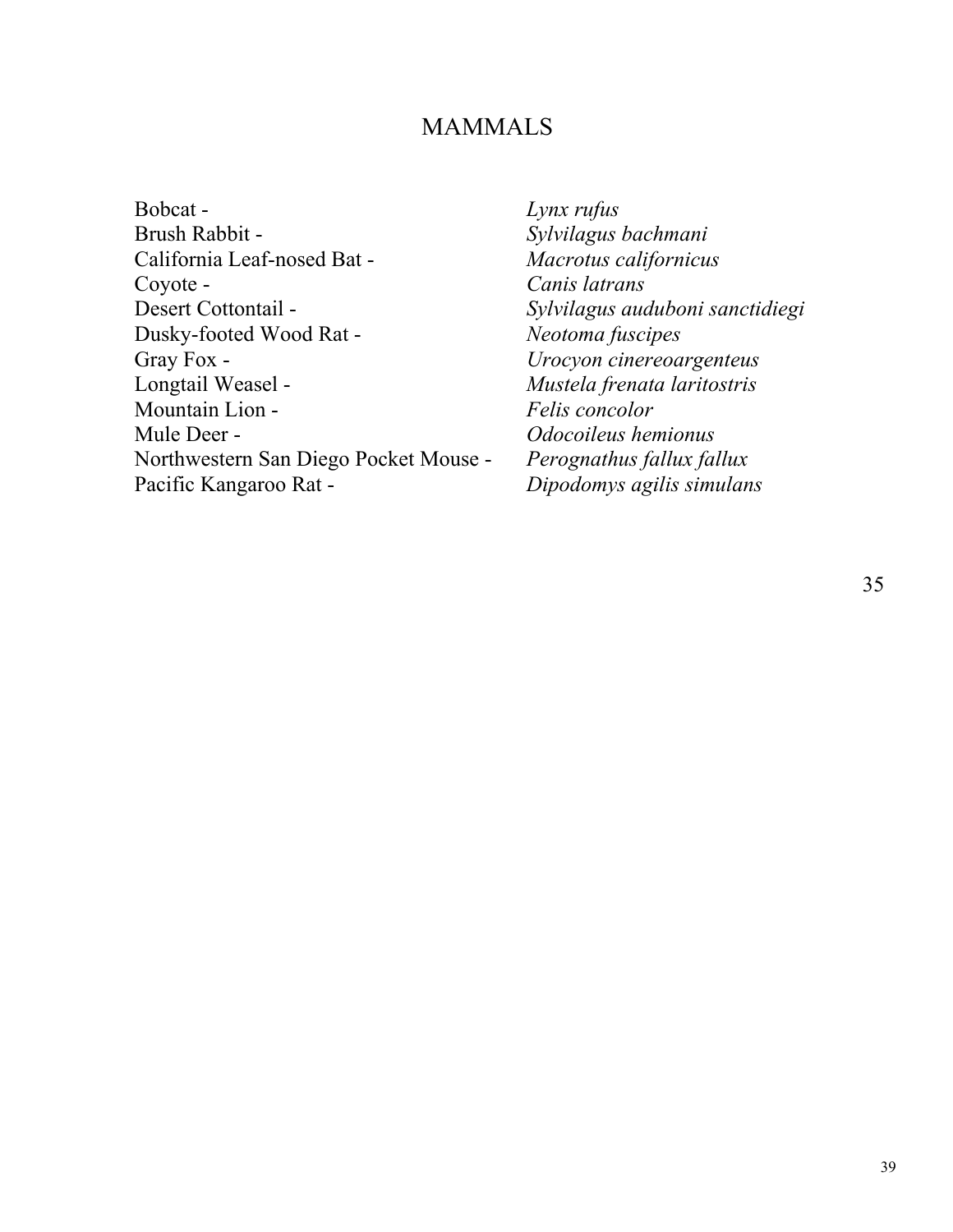| Raccoon -                           |
|-------------------------------------|
| Ringtail -                          |
| San Diego Black-tailed Jackrabbit - |
| Striped Skunk -                     |
| Virginia Opossum -                  |
| Western Gray Squirrel -             |
| Western Spotted Skunk -             |

Procyon lotor Ringtail - *Bassariscus astutus*  San Diego Black-tailed Jackrabbit - *Lepus californicus*  Mephitis mephitis Virginia Opossum - *Didelphis virginiana* Sciurus griseus Spilogale gracilis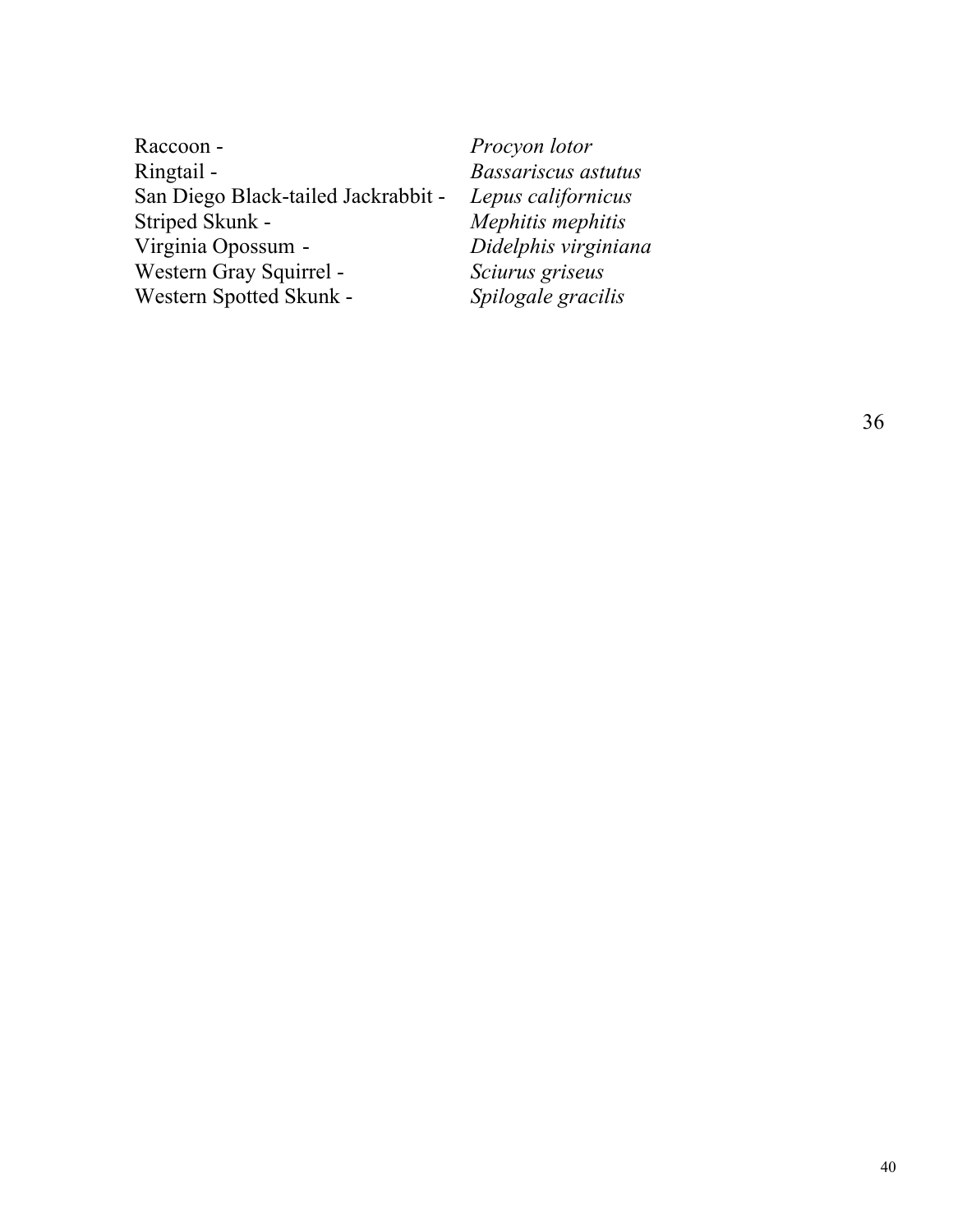#### PLANTS

Black Mustard- *Brassica nigra* Black Sage- *Salvia mellifera* Blue Eyed Grass- *Sisyrinchium bellum*  Bunch Grass California Dodder –Witches Hair- *Cuscuta californica*  California Flat-topped Buckwheat – *Eriogonum fasciculatum*  California Lilac- *Ceanothus tomintosus*  California Mountain Mahogany – *Cercocarpus betuloides*  California Wild Rose - *Rosa californica*  Chamise- *Adenostoma fasciculatum* Chapparal (Winter) Currant – *Ribes malvaceum*  China Berry Chocolate Lily- *Fritillaria biflora Lindl*  Coastal Sagebrush- *Artemisia californica* Curly Dock- *Rumex crispus* Deer Weed - *Lotus scoparius*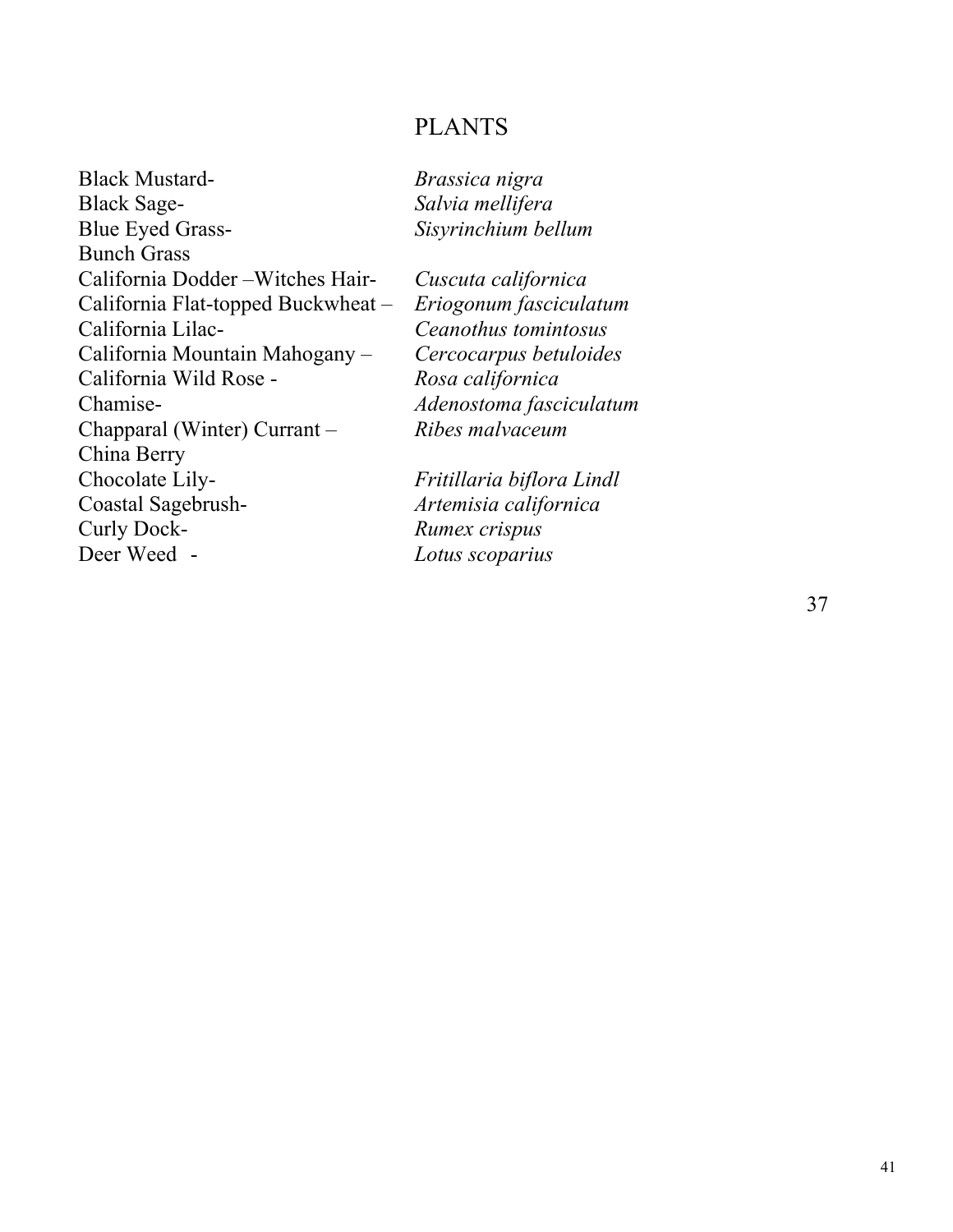| Edible Cherry -                  |
|----------------------------------|
| Elderberry -                     |
| Eucalyptus -                     |
| Fuchsia-Flowered Gooseberry -    |
| Laurel Sumac -                   |
| Lemonadeberry -                  |
| <b>Many Fruited Meadow Rue -</b> |
| Miner's Lettuce -                |
| <b>Mission Manzanita -</b>       |
| Monkey Flower -                  |
| Mule Fat -                       |
| Native Honeysuckle -             |
| Oak – Coast Live -               |
| Oak - Engelman's -               |
| Oak – Scrub -                    |
| Olive Tree -                     |
| Our Lord's Candle -              |
| Oxalis -                         |

Edible Cherry - *Prunus ilisifolia* Sambucus mexicana  $Myrtaceae$ Fuchsia-Flowered Gooseberry - *Ribes speciosum*  Laurel Sumac - *Rhus laurina*   $R$ *hus integrifolia* **Thalictrum polycarpum** Miner's Lettuce - *Claytonia perfoliata*  Mission Manzanita - *Xylococcus bicolor*  **Mimulus brevipes** Mule Fat - *Baccharis glutinosa*  Lonicera hispidula Oak – Coast Live - *Quercus agrifolia*  Oak - Engelman's - *Quercus engelmannii*  Oak – Scrub - *Quercus dumosa*  Olea europaena Yucca Whipplei Oxalis - *Oxadaceae* 38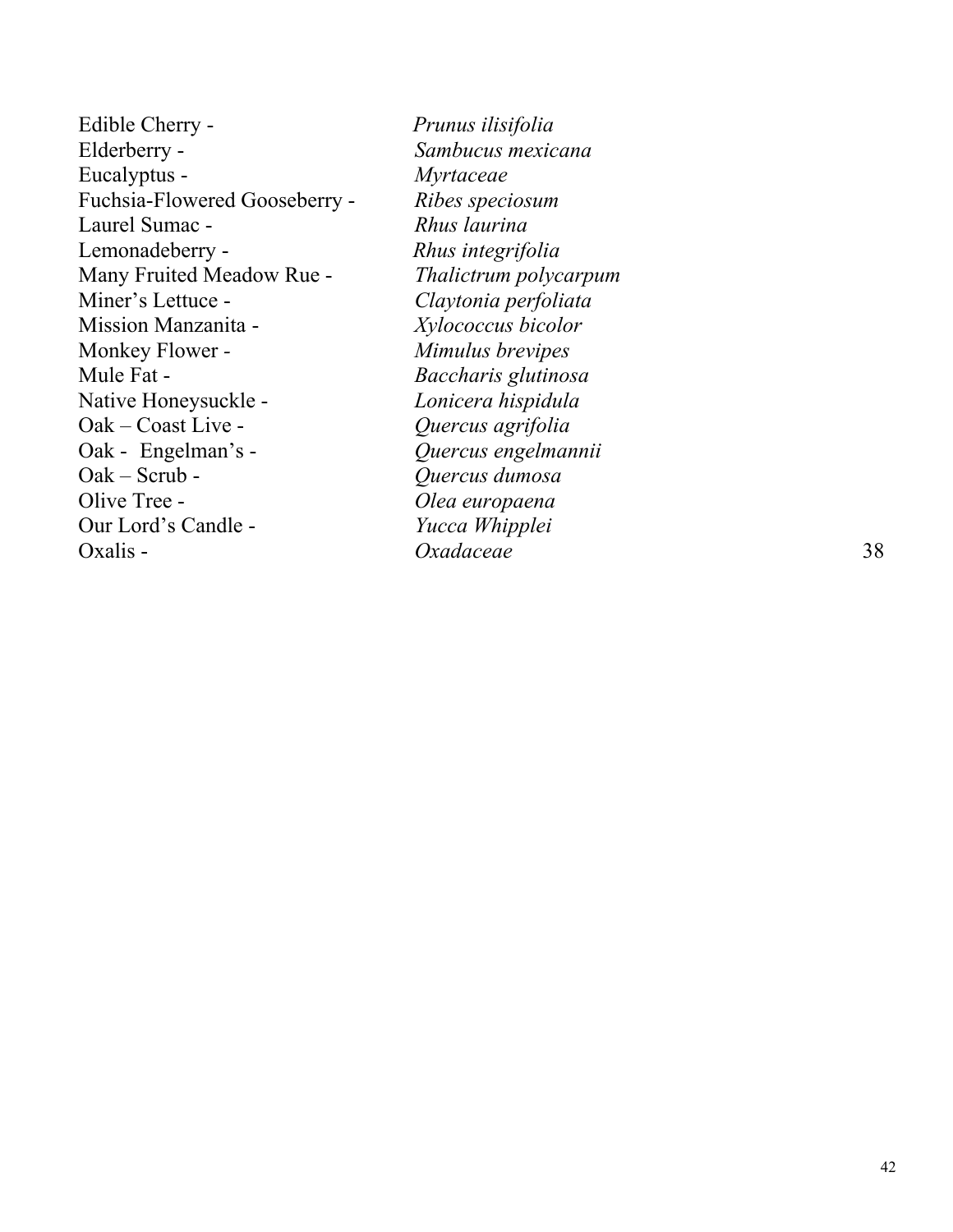Peruvian Pepper Tree - *Schinus molle* Poison Oak - *Toxicondendron diversilobum*  Poway Mint - *Acanthomintha ilicifolia*  Prickly Pear - *Opuntia littoralis*  Purple Night Shade - *Solanum xantii*  Red Berry - *Rhamnus crocea*  Red-stem Filaree - *Erodium cicutarium*  Sanicle - *Sanicula bipinnatifida*  Slender Cattail- *Typha domingensis*  Stinging Nettle - *Lupinus hirsutissimus* Sugar Bush - *Rhus ovata*  Toyon (Christmas Berry) - *Heteromeles arbutifolia*  Western Spice Bush - *Calycanthus occidentalis*  Western Sycamore - *Platanus racemosa*  White Sage - *Salvia apiana*  Wild Cucumber -(Manroot) - *Marah macrocarpus*  Wild Peony - *Paeonia californica*  Willow Tree – Arroyo - *Salix lasiolepsis*  39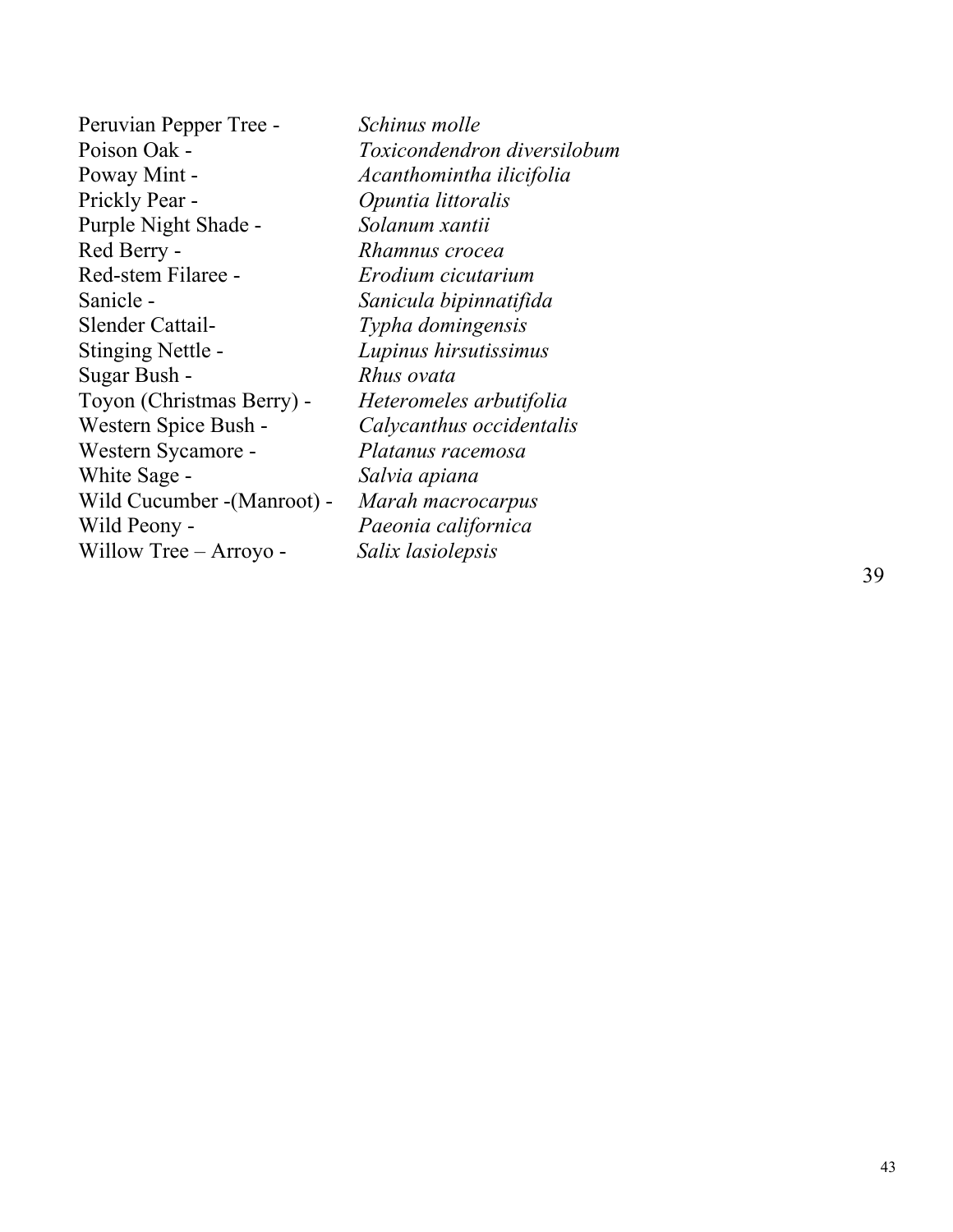Willow Tree - Black - *Salix laevigata*<br>Willowy Monardella- *Monardella linoides* Willowy Monardella-<br>Yerba Santa -

 $Eriodictyon$  crassifolium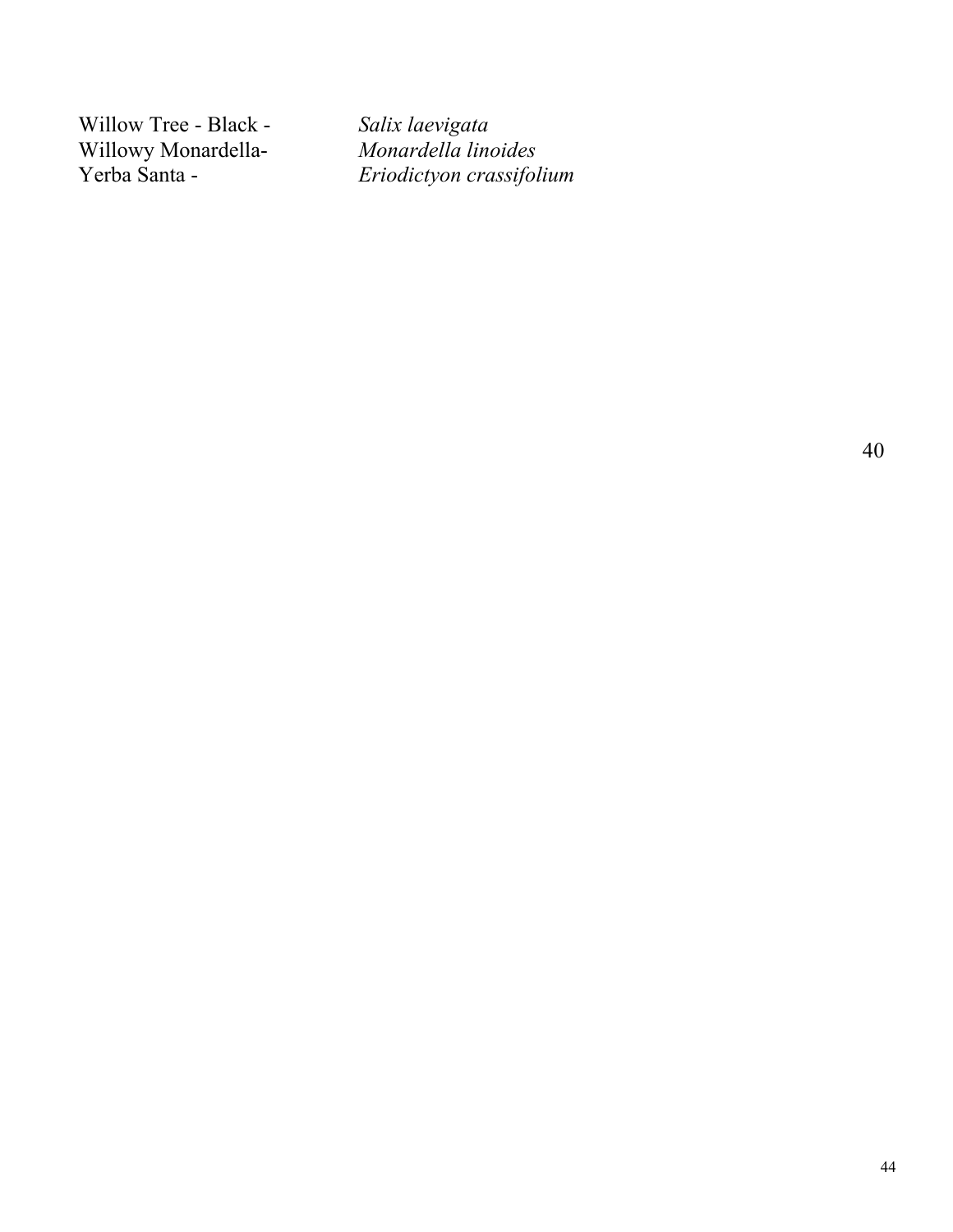#### REPTILES

- California Kingsnake *Lampropeltis getulus californiae*  Coastal Rosy Boa - *Lichanura trivirgata roseofusca*  Mojave Rattlesnake - *Crotalus scutulatus scutulatus*  Red Diamond Rattlesnake - *Crotalus ruber ruber* Side-blotched Lizard - *Uta stansburiana*  Southern Pacific Rattlesnake - *Crotalus viridis helleri* Speckled Rattlesnake - *Crotalus mitchelli*  Western Fence Lizard - *Sceloporus occidentalis* Western Rattlesnake - *Crotalus atrox atrox*
- Alligator Lizard *Gerrhonotus multicarinatus webbi* Coronado Skink - *Eumeces skiltonianus interparietalis*  Gopher Snake - *Pituophis melanoleucus annectens*  Orange-throated Whiptail Lizard - *Cnemidophorus hyperythrus beldingi*  San Diego Coast Horned Lizard - *Phrynosoma coronatum blainvillei*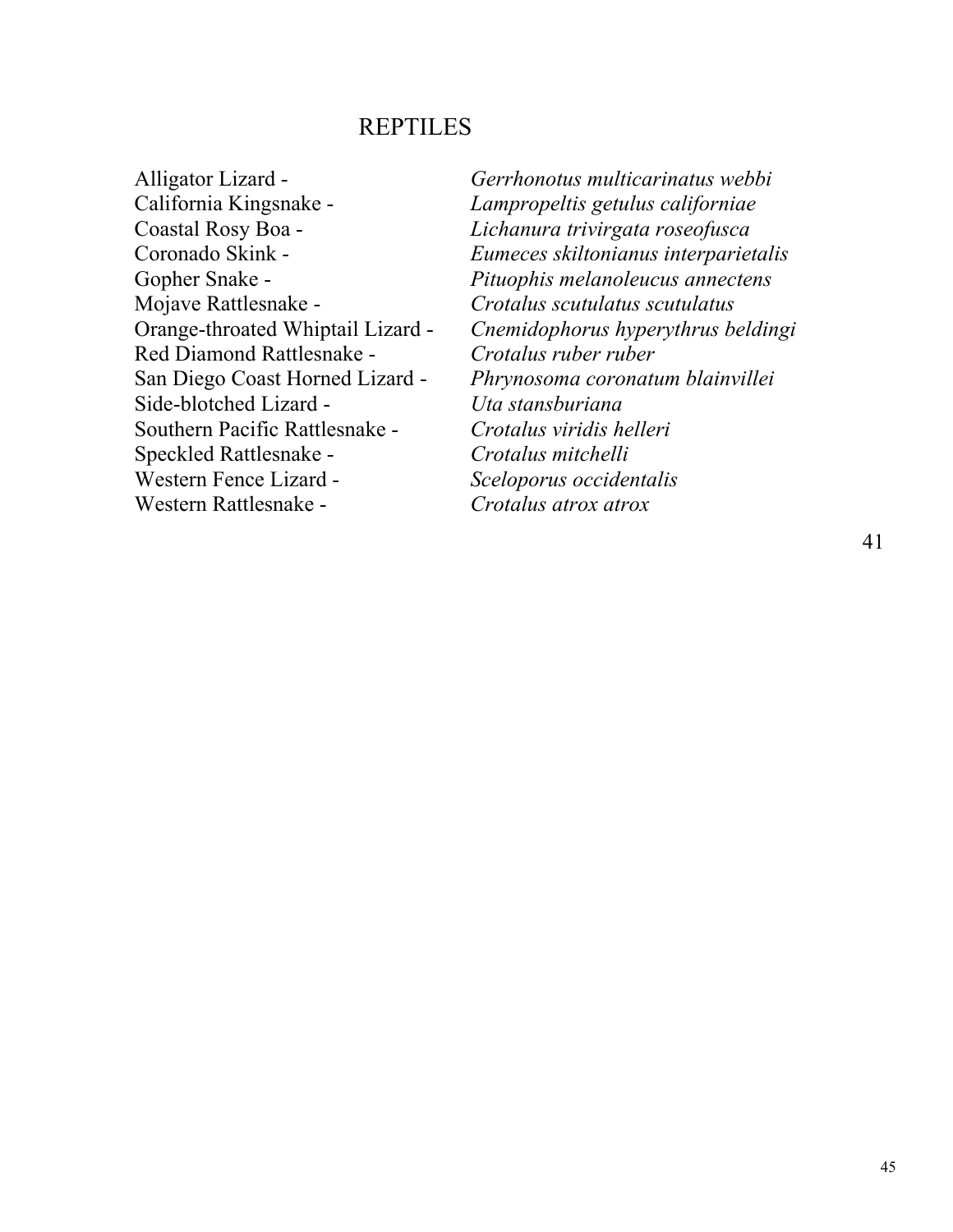#### RESOURCES

Dillingham, Tim, *Land Management Plan for Goodan Ranch Regional Park*. 7/23/99 Durham, D., *California Geographic Names*, 1998 Encarta Encyclopedia Frakes, George, Postal Worker, georgerf@cts.com Goodan Family: Doug Goodan, Ruth Appelgarth, Sue Adams Hassan, L.E, Paguay Jacques & Quillen, *Archaeological and Historical Impact Report for Sycamore Canyon State Vehicular Recreation Area*, May 1983 Kirkpatrick, James D. *Poway News*, 2/15/56. Mayer, Robert. San Diego. A Chronological and Documentary History, 1535-1976. Poway: A Historical Sketch. www.ci.poway.ca.us. Prusinskas, Kay. *Poway. The Early Years*. c1997. *San Diego Illustrated*, 1887. *San Diego Union Newspaper*, 1991. Stuart, Gordon: When the Sand of the Desert Grew Gold, 1901. Stuart, Gordon: San Diego Back Country, 1901. Van Dam, Mary: As I Remember Poway, 1983. 42